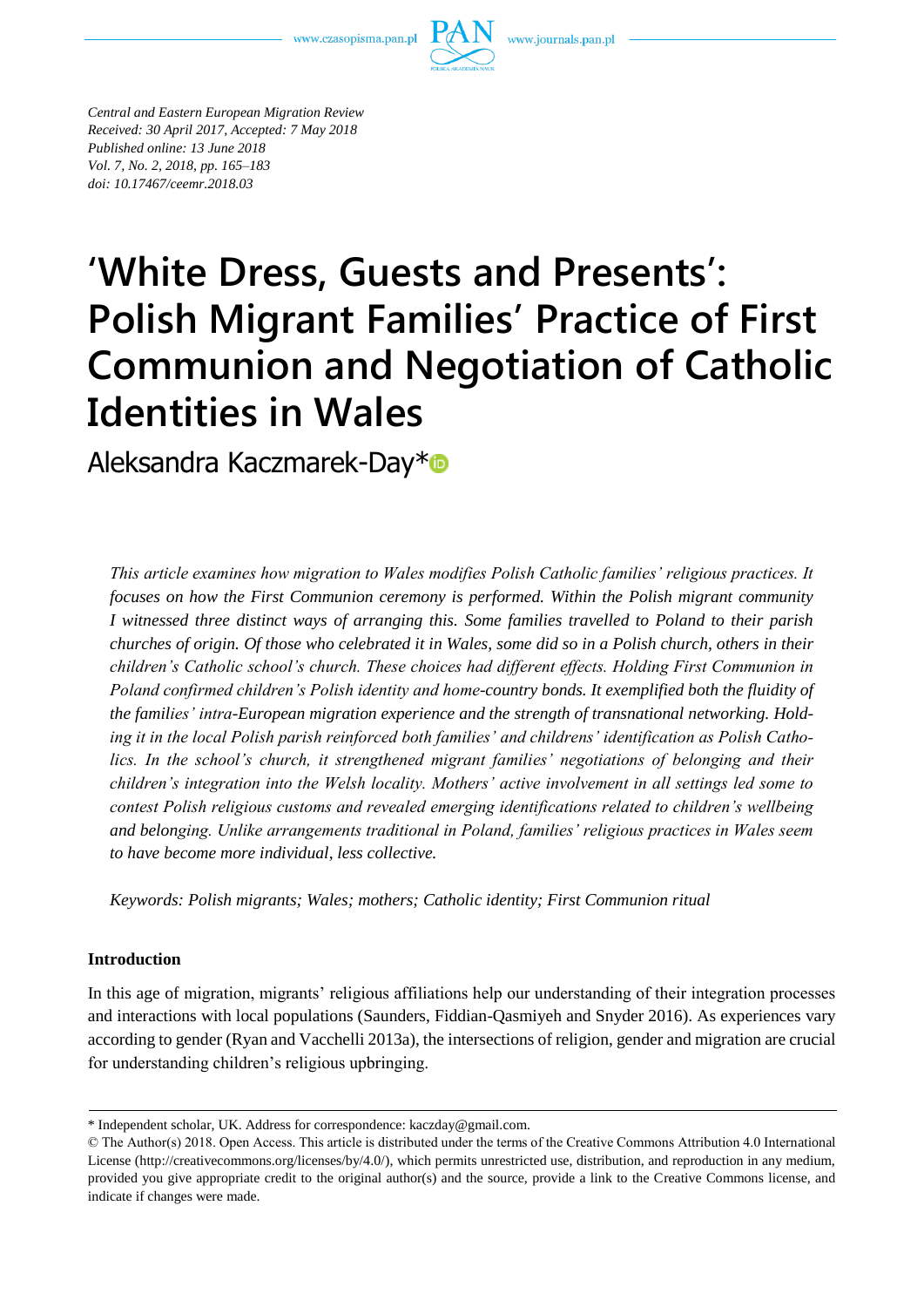

Recently, interest has developed in Muslim communities' and families' religious practices. The issues discussed include mothering through Islam (Ryan and Vacchelli 2013b), Dutch Muslim parents' post-migration religious transmission (Maliepaard and Lubbers 2012) and Muslim upbringing in Britain (Scourfield, Gilliat-Ray, Khan and Otri 2013). In Catholicism, however, the intersection of gender, religion and migration is under-researched.

This article, therefore, discusses Roman Catholicism's intersection with parental faith-transmission to young children, in the context of recent Polish family migration to Britain. Specifically, how migrant families organise their children's First Communion raises several questions:

- Has migration changed families' religious practices? If so, in what ways?
- Is the Polish Catholic habitus reproduced, negotiated, rejected or individualised?
- What are the gender roles in the process?
- To what extent does religious affiliation impact on Polish families' integration into local Welsh communities?

European Union enlargement in 2004 caused unprecedented economic migration to Britain. Although initially characterised by fluidity and unpredictability (Eade, Drinkwater and Garapich 2007), over the last decade Polish economic migrants increasingly exercised freedom of agency under EU citizenship rights (Fihel and Kaczmarczyk 2009). In this same period, Polish economic migration has been much researched. White (2010) studied family migration for economic improvement and Ryan (2009) and Ryan, Sales, Tilki and Siara (2009) researched social networks in relation to migration decisions. Studies exclusively on Polish families with children focus on education and language. These include Sales, Ryan, Lopez, Rodrigues and D'Angelo (2008) on adults' perceptions of children in London primary-schools. Children's education is considered a factor influencing permanent settlement decisions. Eade, Drinkwater and Garapich (2007) identified the 'better future' motive for family migration; they found 'stayers' chose long-term settlement for 'their children's future'. Studies on Polish families' settlement processes identified social barriers. In Scotland, Sime and McArthur (2008) researched Polish children's access to services; Moskal (2010) and Moskal and Sime (2016) examined their schooling, home relations, language problems and belonging. In another study, Moskal (2011) focused on transnationalism and the role of family in the migration process, while Trevena (2012) investigated schools' roles in 'new' Polish migrants' integration in Britain.

Although the importance of Catholic identity is commonly acknowledged in studies on Poles, this area is much less researched. In the UK, Poles typically manifest Catholicism by church attendance. Two years after EU enlargement, The Guardian reported that one third of the 400 000 Polish immigrants in Britain are practicing Catholics (Bates 2006). Although there are no reliable surveys, recently the Polish Catholic Mission in England and Wales considered that 10 per cent go to mass weekly (cited in Mąkosa 2015). Since 2004, Polish Roman Catholic leaders insist that migrants seek Polish parishes and priests instead of attending English-speaking services (Ecumenical News International 2008). For this, they utilise the post-war Polish diaspora networks established within Catholic parishes (Garapich 2008) and Saturday schools (Podhorodecka 2009). Grzymała-Moszczyńska and Krotofil (2010) consider the Polish-language masses give collective support and provide an anchor for those Poles struggling to fit into British multiculturalism and religious diversity. As the Roman Catholic Church system spans across European borders, it provides a framework of continuity. Polish and British Roman Catholic habitus and religious practice, however, differ (I use Bourdieu's [1977: 72] definition of habitus as a structuring mechanism: 'the strategy generating principle enabling agents to cope with unforeseen and ever-changing situations'). Poles seem to prefer attending Polish-speaking services and exhibit strong attachments to Polish Catholicism's mixture of nationalistic patriotism and religion. As Trzebiatowska's (2010) research in Scotland shows, this causes mismatches between their expectations and those of local Catholic priests and parishioners. Consequently, although Poles see Catholicism and whiteness as assets for acceptance in Britain (Garapich 2008;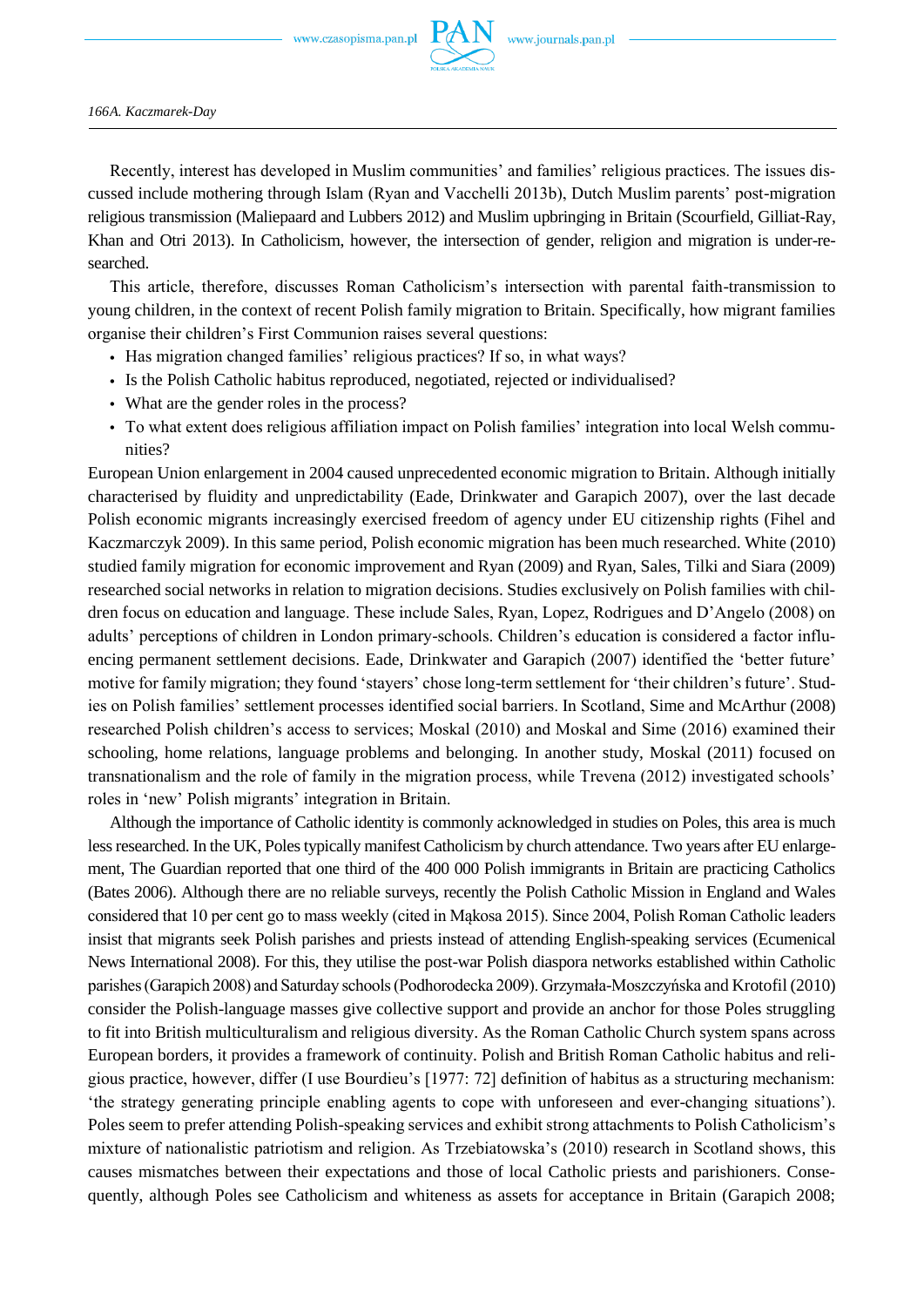Kohn 2007), differences between Polish and British practice may hinder integration into local Catholic communities.

Although Polish pupil numbers in British schools are increasing and religion's role in public life and religious education has become increasingly topical (Hemming 2015), Polish families' and children's Catholic affiliation has not attracted much attention. Exceptions include Trzebiatowska (2010) investigating practices in Scottish Catholic congregations and Mąkosa (2015) looking at the provision of, and access to, religious education in England and Wales in state-run and Catholic schools, Polish Saturday Schools and Polish Catholic Mission parishes. These studies confirm Catholic identity's pivotal role for newly arrived Poles and show the variety of opportunities – besides enrolment into Catholic schools – which parents have to access religious education for their children.

This article addresses this under-researched area. It is based on a one-year ethnographic study in several educational and religious settings in Wales, investigating Polish families' religious practices, negotiations or renegotiations of Catholic identities, and gender roles in children's upbringing. In particular, this study observed the first cohort of post-enlargement Polish Catholic parents' strategies for performing the First Communion ritual in Wales. In the context of family relocation, this article looks at the intersections between religion and Polish nationality, raising questions on whether Poles' Catholic affiliation and religious-identity re/negotiation impact on their integration into Welsh communities and British society as a whole.

Before discussing the theoretical concepts underpinning this paper, I summarise how Poland's religious background relates to the Welsh context.

#### *Religion and religious education in Poland and Britain*

In Poland, the Roman Catholic Church strongly impacts on family life. With 95 per cent of the population being Catholics, Catholic values are embedded in Polish society (Mach 2000). These perpetuate the traditional 'Polish Mother' stereotype. To Heinen and Wator (2006: 206), 'the mother is an incarnation of cultural and religious values; she sacrifices herself for both the fatherland and her family, in silence and without expecting anything in return, except symbolic recognition'. Borowik (2010) considers that the post-1989 political and economic transformations barely changed attitudes about religion: religiosity remains based on intertwined national and Catholic identity, supported by the continuity of church practices, Mother Mary cult, traditional social structure and paucity of social security. Although the privatisation of religion is progressing, paradoxically 'it co-exists with a strong social expression of institutional, church-based religiousness' (Borowik 2010: 271). Currently, this 'marriage of religion and politics' (Leszczyńska and Zielińska 2016: 12) remains problematic: the Church's political involvement in women's rights and gender-equality issues is unmistakably visible. In 1991, religion classes became compulsory in public schools and children's upbringing and socialisation into Catholicism remain unquestioned (Zielińska and Zwierżdżyński 2013).

Britain has a long tradition of religious pluralism and, together with late-modern society's individualisation processes, religiosity patterns are changing (Giddens 2002); this includes questioning parental religious teachings, ethnic traditions, religious institutions, belief and practice. As family socialisation into religion appears crucial for inter-generational religious transmission, Scourfield et al. (2013: 10) consider its failure partly attributable to contemporary secularisation processes. Woodhead (2014), however, disputes religion's declining social significance: although churchgoers' numbers decrease, the demand for faith schools is huge. Despite declining church attendance in Britain, religion remains important. Davie (2013) calls this 'believing without belonging'. The choice of school is one way in which parents socialise children into religion. As Britain respects parental rights to religious faith and language (UN 1989), parents bring up their children as they wish.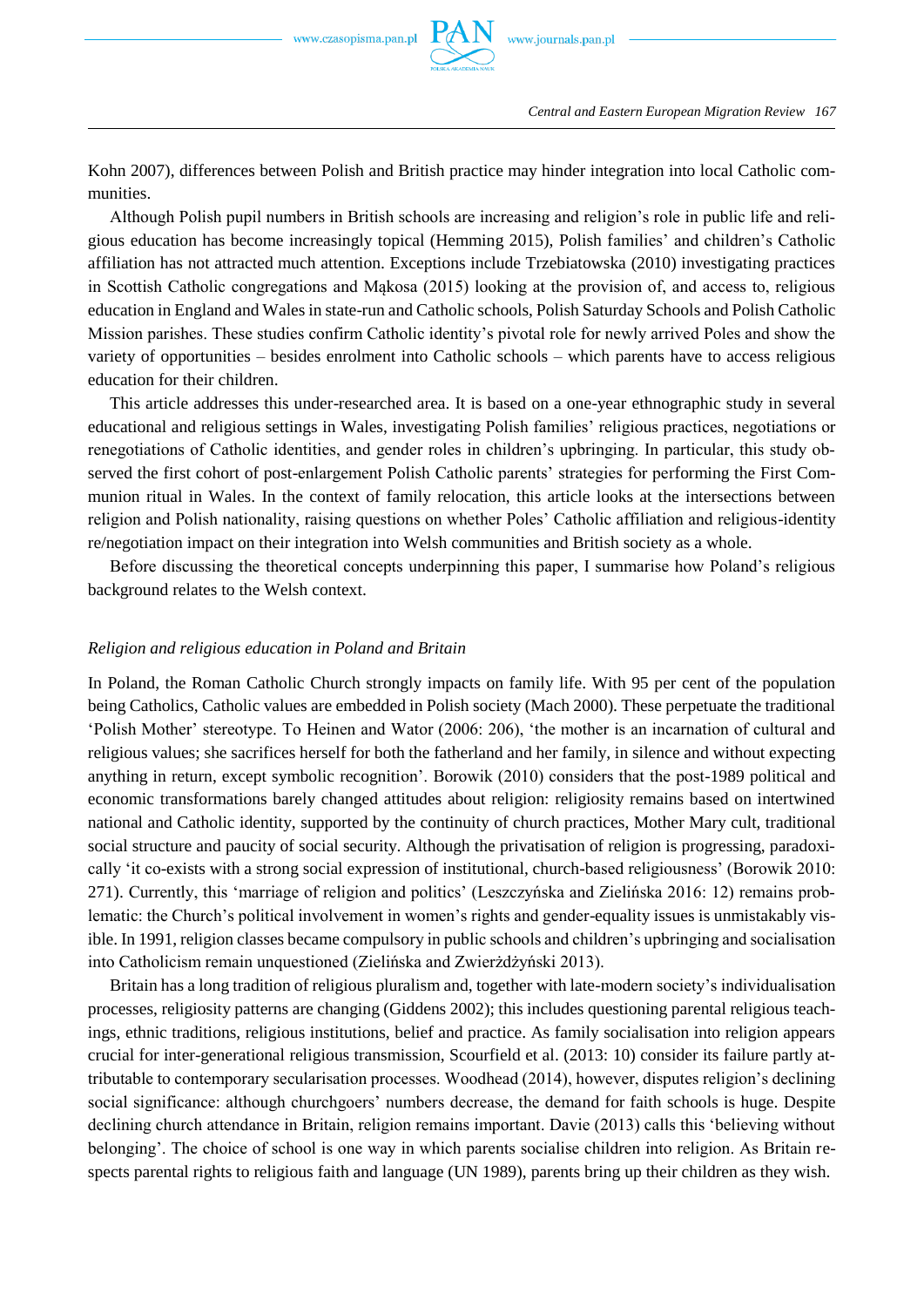

Regarding the provision of religious education, there are crucial differences between Britain and Poland. Mąkosa (2015: 186) observes that 'religious education in Poland is of a strictly confessional nature and is referred to as "school catechesis"'. In the UK, state-run community schools teach about Christianity and other religions in society, whereas Catholic schools provide 'some form of pre-evangelisation and evangelisation aimed at inspiring students' interest in religious life and making them familiar with the basic notions of Christianity' (Mąkosa 2015: 188). Polish parents find the state-run schools' liberal and multicultural approach unfamiliar; the Polish educational system is closer to their values and way of bringing up children. Consequently, they frequently choose Catholic schools, wherever accessible (Podhorodecka 2009).

Arriving in Britain, new migrant families do not automatically belong to the Polish diaspora –Polonia in the UK is far from being a monolithic form. Galasińska (2010) identified three distinctive waves of Polish immigration to the UK: post-war immigrants and post-1989 and post-EU-enlargement migrants. She (2010: 949) found that 'all groups are emotionally involved in inter-group relations, they negotiate their way of dealing with other Poles and sometimes struggle to cope with different versions of Polishness abroad'. Researching post-war Poles in the UK, Temple and Koterba (2009) found that generational belonging and migration period differentiated the language they used. Fomina (2009) found that those possessing cultural capital intentionally distance themselves from their compatriots in order to bridge the gap with local English people: some experience class or inter-generational tensions, some even avoid all association with Poles. Podhorodecka (2009: 4) notes some discrepancies between the tradition of teaching in Macierz Polska (the Association of Polish Supplementary Schools) and new (post-accession migrant) parents' expectations. All this suggests the existence of tensions between the UK's old and new Polonia members.

#### *The context of Wales*

Wales is a small nation of under three million people, economically disadvantaged compared to England, so less attractive as a migrant work destination. By March 2008, there were over 21 000 Worker Registration Scheme (WRS) registrations in Wales, two-thirds being from Poland (Home Office 2008). Besides cities, Poles are visible in towns with production-line factories (e.g. Llanelli and Merthyr) to which British agencies recruit them. Although new Eastern European migrants tend to settle in well-established ethnic enclaves, Llanelli – a small town in West Wales – demonstrates how work creates new Polish enclaves (Thompson, Chambers and Doleczek 2010). The 2011 Census recorded 546 000 Polish-speakers in England and Wales – in Wales alone, the most common main language after English and Welsh is Polish, with 17 001 speakers (ONS 2011).

A Welsh school census report (ESTYN 2009) showed that, by 2008, over 1 100 Polish children were in Welsh schools – almost three-quarters of all pupils from all 12 EU accession states. In the school year of this research (2010–2011), 1 334 Polish children were in Welsh schools: 774 in primary and 569 in secondary schools; of these, 318 (41 per cent) primary and 271 (48 per cent) secondary pupils attended Catholic schools. Consequently, almost half of all Polish schoolchildren in Wales were receiving Catholic education (SDWG 2011).

#### **Identity, family, gender and religiousness in migration contexts**

This paper addresses the identity concept within the context of postmodernity and globalisation debates (Bauman 2001; Castles and Miller 2009; Paleczny 2008). 'Religious identity' can encompass a broad range of attitudes, beliefs and practices within both the family and the religious community. Levitt and Jaworsky (2007) consider that inherited religion may provide a primary source of immigrants' identity. Although religious iden-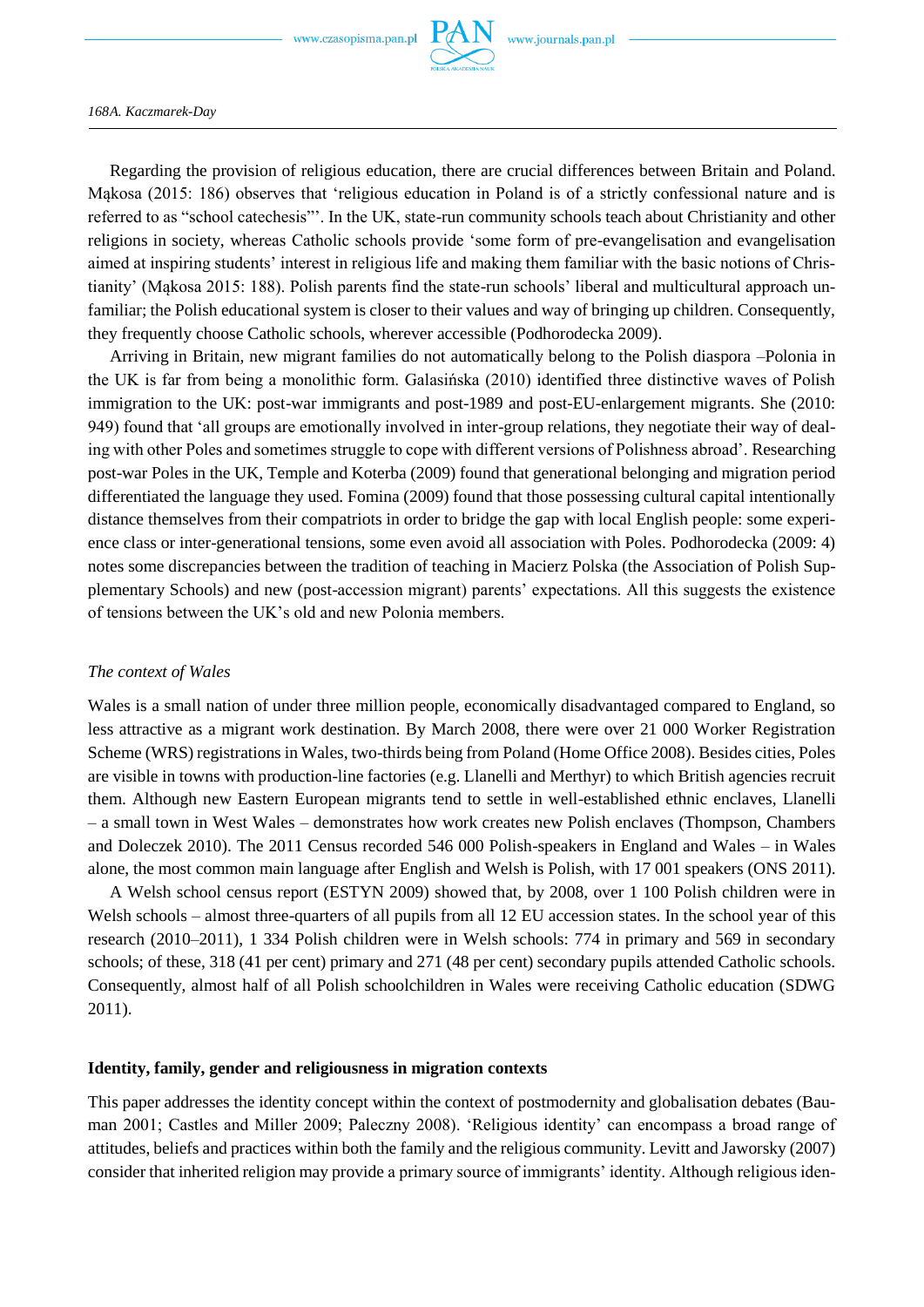

*Central and Eastern European Migration Review 169*

tity correlates family religious beliefs and practices (Smyth 2009), exactly how parents influence their children's religiosity is still debated and even less is known about how gender differences affect religious transmission.

The literature on the sociology of religion recognises that, in the Christian West, women are more religious than men and older people are more involved in religious practices than younger ones (Davie 2013). Older women are especially considered to be the generational transmitters of values and religion. A survey in six European countries found that mothers were generally more involved in religious practice than fathers although, amongst Muslims, both fathers and mothers were involved in their children's faith formation (Smyth 2009). Within the Roman Catholic Church, Pope Benedict XVI expressed his appreciation of grandmothering and addressed grandmothers' educational tasks in his Papal Blessing (Shaw 2012). While the Religious Transmission Thesis may see children as passive, the New Childhood Perspective recognises children's involvement in constructing their own identities, including religious identities (Connolly 2007). Children's awareness of religious affiliation can manifest itself very early on. In Northern Ireland, Connolly, Smith and Kelly (2002) found that some three-years-olds were able to distinguish Catholics from Protestants.

In this article, I define the participants' religious identity as self-identification with Catholicism's religious traditions. I look specifically into religious-group membership and participation in religious events like churchgoing and the First Communion ritual. The act of migrating from Poland to the UK seems to be a point of departure – a defining point for religious identity re-negotiations. For religiosity, I use Borowik's (2010: 263–264) definition:

*By religiosity I will here understand the various forms and meanings in which is manifested the basic, subjective conviction that human life has a sense other than biological existence. Meanings are either culturally inherited or acquired in individual quests; they are expressible beliefs about the nature of man and the world, about purpose and destiny, moral principle, usually called doctrine, about worldview or ideology. Forms are actions that stem from beliefs; they are expressed in holding and displaying an attachment to symbols, in attendance in worship, in membership in a community.*

My analysis focuses predominantly on family and community practices, particularly the meanings underlying mothers' decision-making regarding their children's First Communion ritual and Church membership.

One distinctive characteristic of contemporary migration is the feminisation of both migration and labour (OECD 2010). Standing (2011) observes that migration circumstances make women carry a 'triple burden': work, child-care and relative-care. He records the multitasking pressure on women: short-notice availability for precarious out-of-home jobs and child-care. Transnational lives add cross-border care as a further burden. As Baldassar and Merla (2014: 12) note, this involves extended family members in complex inter-activities and takes various forms: 'hands-on', 'caring-for' and 'caring-about'.

Research on women's agency in transnational religious contexts explores potential changes in religiousness. Post-migration experiences may increase religious practice, as it does for Polish migrant women in Rome (Małek 2008) or secularise attitudes (Voicu 2009). In Iceland, Polish female migrants' new life contexts triggered critical reflection on sacredness, leading to individual rather than institutional religiosity (Koralewska 2016). Interweaving spirituality and reproductive factors, such varied experiences exemplify religiosity's complexity (Woodhead 2007). Women can actively reinterpret religious tradition. In contemporary America, Avishai (2010: 48) considers that even conservative religions can be a source of new identity, not a deprivation of women's free choice. Such positive aspects of females' position within conservative religions, however, depends on cultural expectations. The structures and realities of their lives curtail their ability to adapt religious practices. In this context, I explore how Roman Catholic Polish migrant mothers manage religious change – in the methods section below, I explain their special role in this research.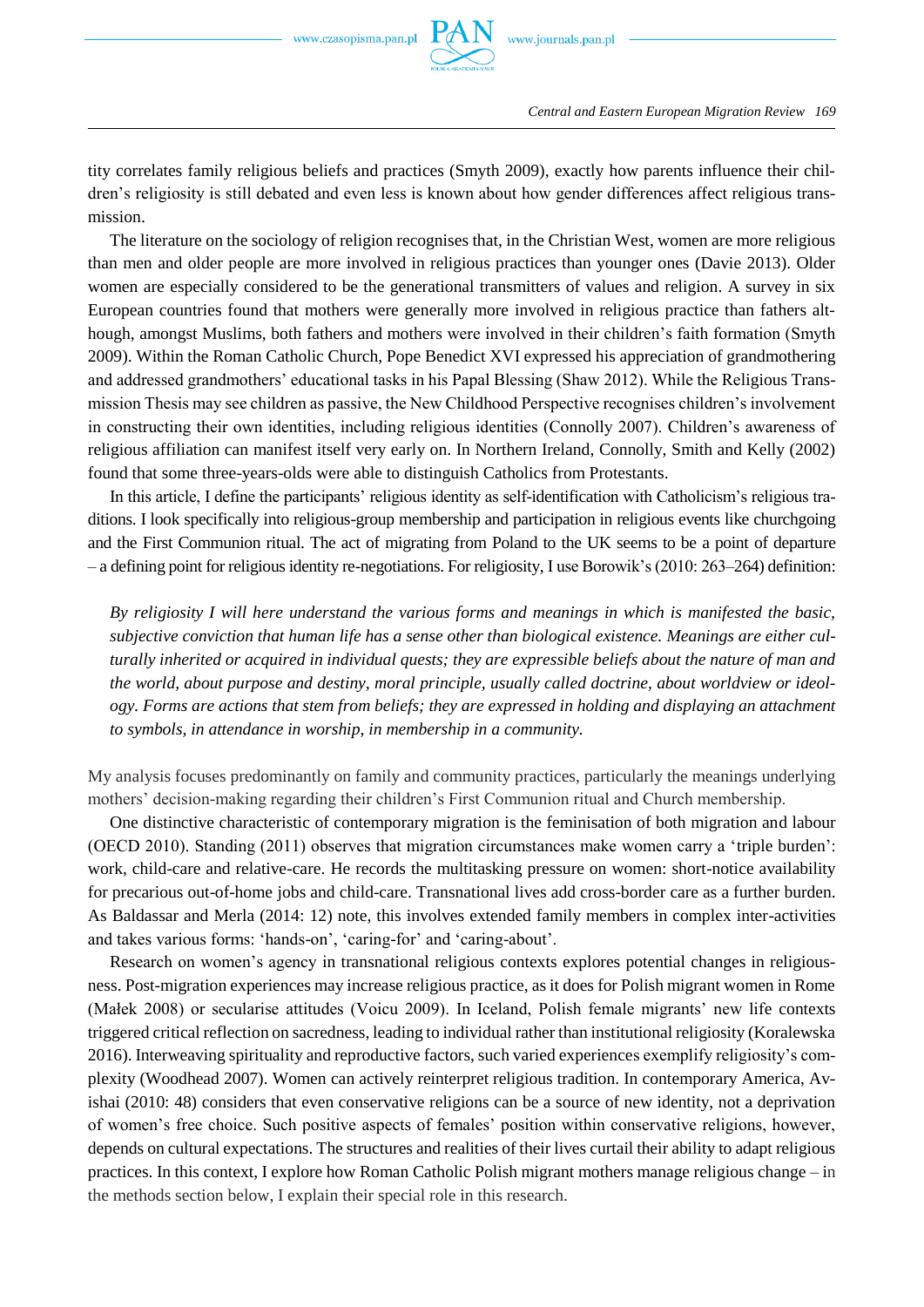

## **Methods**

This paper draws on ESRC-funded doctoral research with a group of 27 Polish-born children aged 8–12 and their families, who migrated to Wales in or after 2004; all had lived between one and five years in Wales. This study researched children's identity negotiations, including Polish Catholic family practices' impacts thereon. Employing the 'New' Sociology of Childhood perspective (Prout 2005), it was located within transnational and mobile childhood debates (Ní Laoire, Carpena-Méndez, Tyrrell and White 2010). It acknowledged family as a major source of these middle-childhood children's identifications (Scourfield, Dicks, Drakeford, and Davies 2006). To best suit the holistic exploration of transnational childhoods, an ethnographic design was chosen (Punch 2007). Valuing children's participation, it utilised child-centred perspectives, subjective accounts and their own work (Greene and Hill 2005).

## *Fieldwork*

The study was conducted in an urban area of Wales. Fieldwork was undertaken from September 2010 to July 2011 in two schools, and supplemented by participant observation sessions in two Catholic churches and Polish community gatherings mostly in the Polish Club. One school setting was a state-maintained Roman Catholic primary, St Luke's, located in the most ethnically diverse part of town. Its pupils speak 21 different home languages, with Poles the biggest minority-language group at 15 per cent. From this school, ten girls and four boys from years 4, 5 and 6, aged 8–11, participated in the research. The second institution was a Polish Saturday School where, on Saturdays, nearly 60 (mostly) primary-school-age children learn the Polish language and history and the Catholic religion. From among them, six girls and seven boys aged 8–12 took part. Observations were also undertaken in two Roman Catholic churches. The first, St Luke's, is attended by children from three Catholic schools in the area. The liturgy for primary-school children takes place during the 10am Sunday mass. The second was a Polish parish church in another ethnically diverse area of town. The Saturday evening mass and 11am Sunday mass are both in Polish. The church has two Polish priests. Before entering any research settings to undertake observations and generate data with their children, I obtained consent from all the parents. For the institutions' approvals, I wrote letters describing my research aims and ethical considerations. I also placed announcements in church porches. The priests in both parishes permitted me to undertake participant observation during masses.

#### *Data*

This research design allowed me to collect data on families' and children's lives and religious practices in Wales. Observations were recorded in field notes. Reconstruction of the field was predominantly in Polish, as participants used their first language throughout. Participant observation sessions totalled 101 days (409 hours) in the field. For generating data on families' religious practices, time spent at the Polish church, within the Polish community, at the Polish Club and during social events at St Luke's community hall proved particularly fruitful. In both schools, I also conducted focus groups and interviews with children, parents, school staff, priests and Polish community members, together with six individual interviews with parents and two group interviews with mothers. Additionally, the ethnographic design helped me to explore environments and life-space in home neighbourhoods, as it generated non-recorded 'walking conversations' with mothers, fathers and other family members – mostly grandmothers and aunts – on the way to and from parking, school, after-school activities, shops and church. Family questionnaires gathered information about household characteristics, parental education and employment.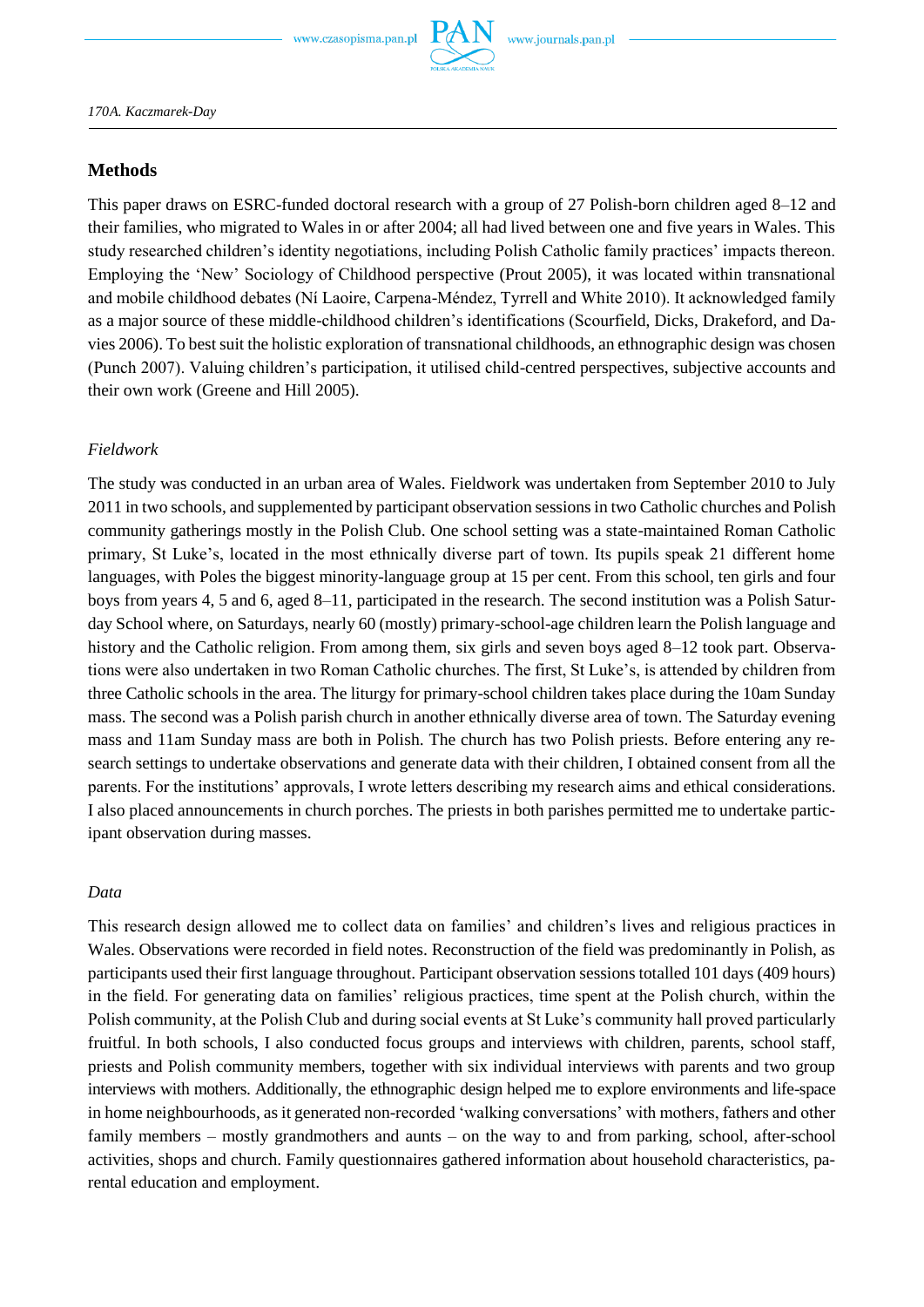

Overall, the researched families' motives for migration were economic. They came to Wales from both villages and big cities in all regions of Poland. Of the study's 27 children, 22 had both parents in Wales and five, only single mothers. The parents' ages ranged from 25 to 45 years. Many (especially mothers) were educated to, or above, Polish *Matura* level (equivalent to three A-levels). In Wales, however, they performed low-skilled jobs, confirming the findings of Dustmann, Frattini and Preston (2007) on new migrants' employment in the UK. Out of 27 households, only five mothers said they were 'housewives' and not in employment. In 22 households both parents' (or single mothers') employment was outside the home.

The children themselves generated visual data: charts, drawings, diaries, collectively drawn maps, videos and over 500 photographs. Information on their experiences includes that gathered from their 'Important events in my life', 'My three wishes', 'My home' and 'Important places I visit' charts. From the data, the children appear thoroughly immersed in their families' religious practices. Some children's responses strikingly reveal how a Catholic upbringing impacts their identities. For example, among eight-year-olds, Marta named her 'best friend' as 'Jesus' and Alicja's 'Three wishes' included 'more pilgrimages'. During our interview Alicja described her family's pilgrimages to Częstochowa sanctuary every August: 'I was there even in my mother's womb'. Clearly, some families' religious practice is stronger than others, so may make stronger impacts on individual children's identities. As I observed, the effect of Catholic symbols seems to depend on a child's gender and individual characteristics. Girls were more prone than boys, for example, to talk about First Communion clothing. Attendance at mass, the frequency of exposure to religious experiences and being at a Catholic school further increase children's social contacts within the Catholic environment, though this particularly depends on the intensity of the parental engagement in Catholic rituals.

Most of these children clearly self-identified as Catholics. In my study's card-choice exercise, 16 children chose the Catholic identity label as important. In their 'Important events in my life' charts, most children marked Catholic sacraments: 'I was baptised', 'I had my First Communion' or both. These accorded equal importance to their 'First Communion' as to 'coming to Wales/England' (many confused Wales with England) or 'starting school'. Occurring at the age of eight, however, First Communion was more recent, which possibly influenced their prioritisation. In 'Important photos', one boy presented his First Communion '*Pamiątka Pierwszej Komunii Świętej*' (devotional picture) and three children produced photographs of their church. In the 'Important places I visit' and 'My favourite things to do' charts, 11 children marked church as a place they visit or go to on Sundays.

### *Gender roles in this research*

In my ethnographic study with migrant children and their parents, in order to ensure the equal involvement of both I sent letters to each child's household asking for parental consent. Early on in the research, however, the mothers emerged as the predominant 'front-line officers' for contacts with school, church and community. This evidenced the division of labour traditional in Polish families. Although I met and conversed with the fathers regularly in all research settings, the most recorded data are from female participants – mothers, grandmothers, aunts, sisters, cousins and girlfriends. Data analysis, interview transcripts, field notes and my research-diary entries further this gender imbalance. Although my positionality as a female researcher and teacher partly explains this, the data materialise Polish presumptions of culturally ascribed female roles in child-care and domesticity. The issue of First Communion also evidenced this gender bias, as it was predominantly the mothers who voiced, reflected, shared and recalled memories of this event.

To analyse this volume of data, I employed grounded theory and thematic analysis (Hammersley and Atkinson 2007). With regards to validity and reliability, although some Polish families hold different cultural values, this group appears typical of others I have visited; nevertheless, in Wales, they seem representative of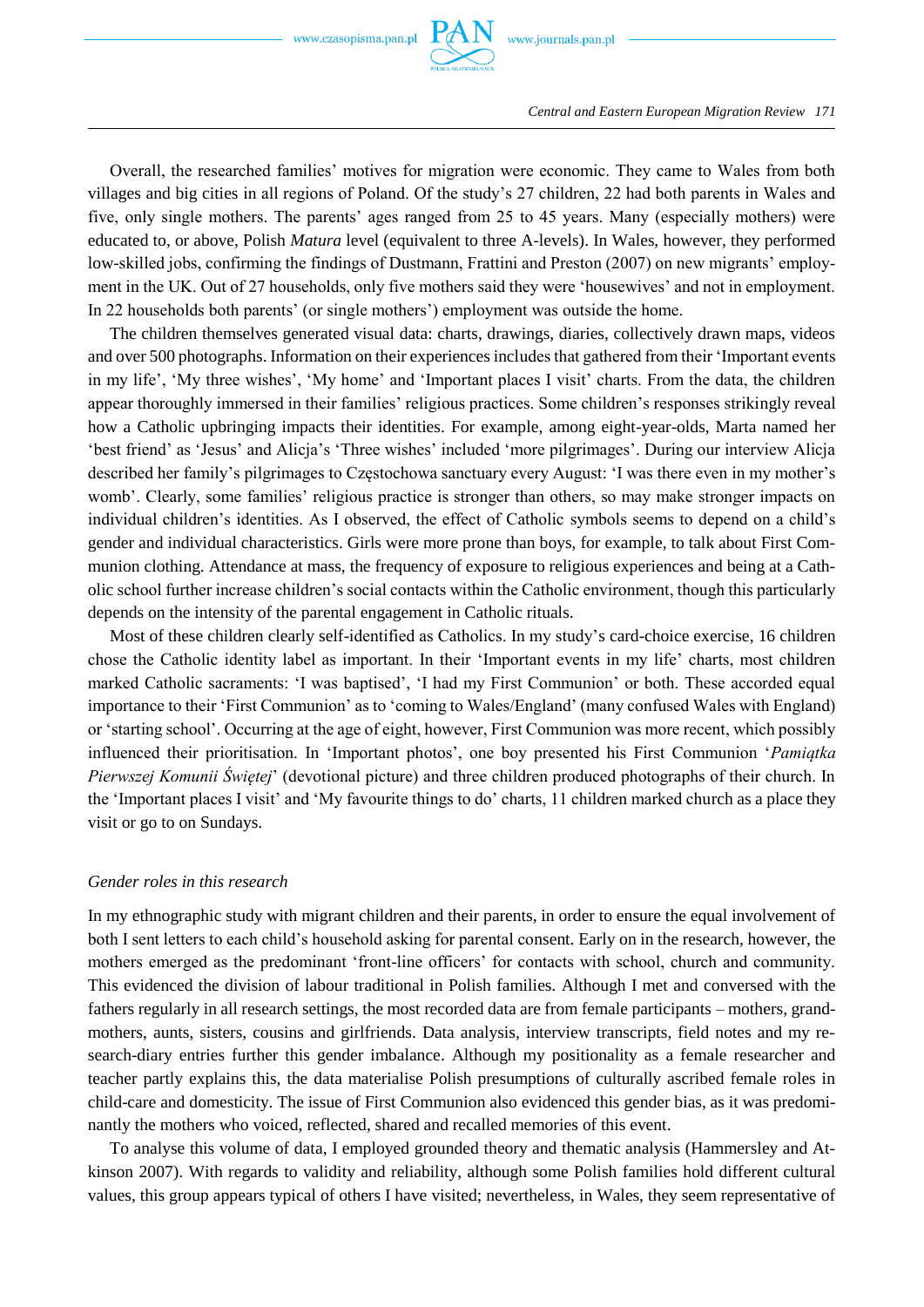

families throughout Britain, whose children are brought up in similar circumstances – exposed to collective national and religious identities.

## **Celebrating the First Communion**

In the several educational and religious settings studied, I observed religious practice evolving and adapting to accommodate migration circumstances. The importance that families accord to the First Communion became clear early on: it represents a milestone in a Catholic family's life. From September, eight-year-old children attended First Communion preparation classes at the Polish Club and parents had meetings at church. As migration inevitably modifies the social aspects of this ceremony, the interaction of inherited religious tradition and individualised family religious habitus determine its form. The parents had three distinct alternatives: in Poland in their church parishes of origin, in Wales in a Polish parish or in their children's Catholic school's church. Which they choose affects, and is affected by, how children are socialised into the Catholic religion and negotiate their religious identities. These three strategies reflect Polish families' transnational multiple belongings. This conforms to Anthias' (2002: 500) observation that 'the migrant is dynamically placed in three locales and their intersection: the society of migration, the homeland and the migrant group'. This was confirmed in my participant observation and the mothers' narratives which showed how, whilst adhering to their religious heritage, families create new transnational practices and negotiate their identities.

# *Celebrating the First Communion in Poland*

For their children's First Communion, some families travel to Poland to their parishes of origin. This exemplifies both the fluidity of the families' intra-European migration experience and the strength of transnational networks. Parental post-experience narratives emphasise the distinctiveness of the traditional Polish communion as a whole-family and community affair that boosts the ritual's meaning and importance. When I interviewed mothers in the Polish Club, one described the family celebration in Poland with obvious enthusiasm:

*The priest gave me the letter confirming that my daughter attended First Communion preparation classes here. But our priest in my parish knows everything, because he knows us and we were on the list there. So she already has everything waiting for her in Poland, my sister bought her a white dress, gloves, a white bag, a religious medal (medalik), a little prayer book, a candle, everything. No, no, only the shoes I bought here. [...] We're going to Poland on Saturday but my sister has already organised everything. A few months ago she booked the restaurant there; you know you have to do it months in advance: everybody wants to go when the family is big. We have sent her money for that. I come from a family of five, so many people come for communion: two of my brothers with their families and three of us, I mean sisters and a godmother and godfather with their families, my parents and my husband's, it's lots of people, and of course the children. The restaurant reception is for 40 people. At church the ceremony starts at 10 so finishes at noon, then photos at church, so we booked dinner at 1 o'clock; we shouldn't be late there. Then we will have supper as well at the restaurant (excited). You know, my daughter, she doesn't even imagine how it would be to have her First Communion in Poland: lots of presents, lots of guests…. Yes, she knows about the presents (laughing). You know we will not save on that, it is just once in her lifetime. But… I'm only sad that she won't stay in Poland for the 'White Week' (Biały tydzień) and won't go with these children to Częstochowa monastery as we have to come back to Wales immediately afterwards, as my husband has only 10 days' holiday.*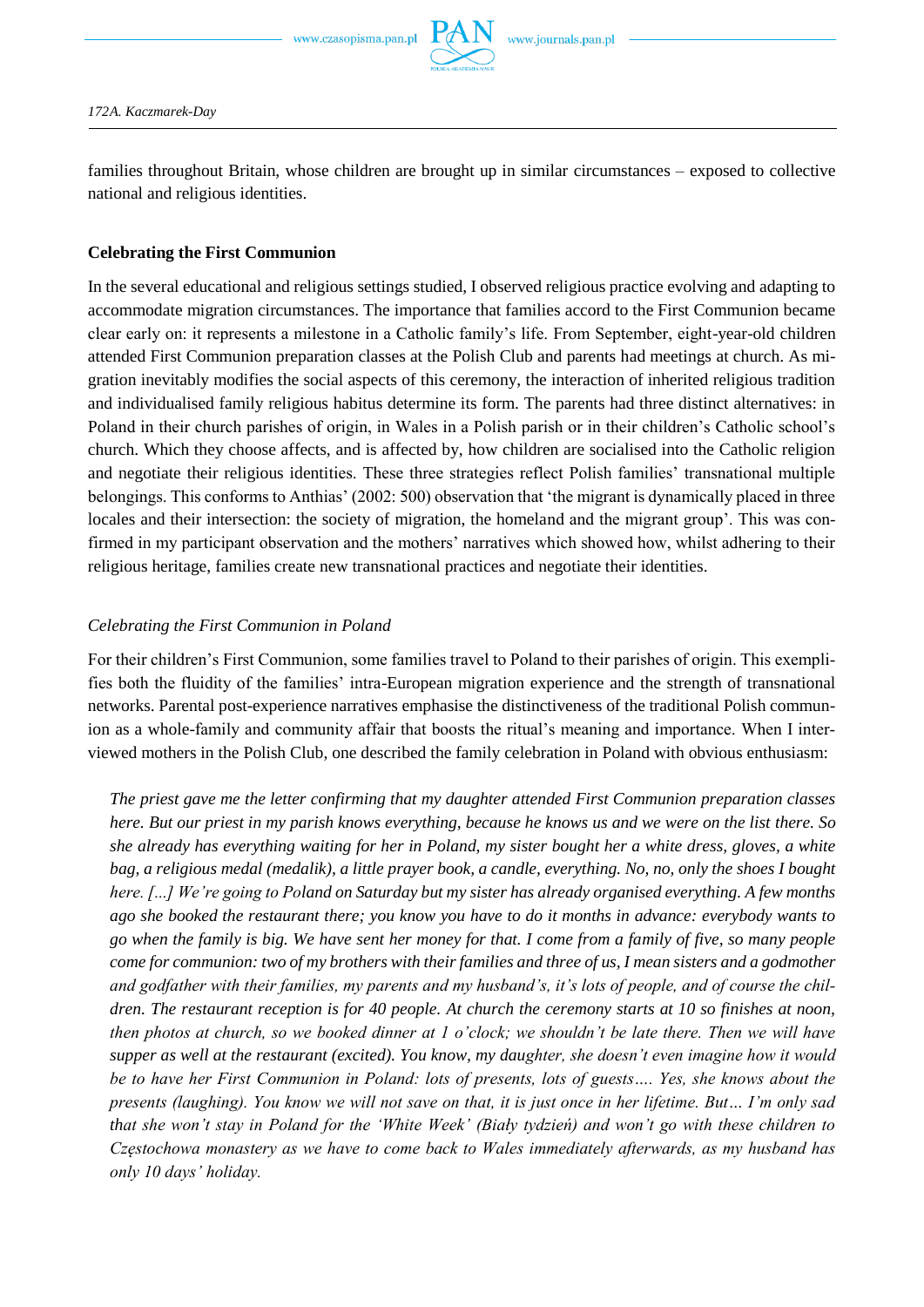

The Catholic Church spans national boundaries so, despite living in Wales for four years, this mother declares that her family's religious affiliation is in Poland – 'our priest in my parish' knows everything about their migration: he received a report from the Polish parish priest in Wales. Far from feeling detached from her homeland, she still belongs to her old parish in Poland and wants her daughter to have her First Communion there. As she is physically absent from Poland, however, her sister takes on the organising role. As this mother explains, the ritual of First Communion in Poland had been planned well ahead and substantial monetary resources have been allocated for the day itself. Her phrase 'guests and presents' reoccurred many times in other participants' narratives, implying the commonality of the celebration. As she stresses, for a Catholic child this way of celebrating is a memorable 'once in a lifetime' experience which will be treasured and recorded in photos and devotional presents. It is also evident that children expect and are excited about presents and money.

This mother's use of the phrase 'she doesn't even imagine…' relates to the child's special experience on that day. Children are on display during the liturgy (Orsi 2004). This display, however, extends beyond the sacrament and religious experience to the impressive family and church gathering. The children feel special because they are in the spotlight – given special attention, admired, photographed and given presents. This commercialised aspect of the First Communion celebration in Poland is present throughout the data. For example, the 'White dress' has strong symbolic value – special dresses increase the children's visibility. Combined with the show's exceptionality, this puts heavy pressure on parents to spend lavishly on the celebration. Additionally, parents have to buy many sacrament-specific accessories for their children, like candles, religious medals, etc.

In Poland, the First Communion is celebrated primarily on a family level but usually exceeds family and time boundaries. It is a whole-community affair and the ritual is prolonged by church and school organisations. Before the event, the parents are expected to attend meetings and pay for presents and church decoration. After it, the children's attendance at evening masses during the 'White Week' in May is obligatory. Many schools arrange daytrips to the Sanctuary of the Black Madonna in Częstochowa. The mass and collective experience may be repeated in June during the Corpus Christi procession, when First Communion girls in white dresses and boys in suits join local parish processions down the streets. Then, the following year, there will be the anniversary of their First Communion when they attend church with the candles blessed at the previous year's celebration.

As this mother told me, her childhood memories make her familiar with all these associated celebrations, as this is the old tradition in Poland. Mothers recall their own Polish church memories and the importance of 'white dress, guests and presents'. For her generation, the sacrament was incorporated into the whole-life tableau of memories, e.g. the framed souvenir picture from the person's First Communion (*Pamiątka Pierwszej Komunii Świętej*) was kept on display for many years. She is very emotionally involved and regrets that her daughter's religious ritual will be cut short as the family must return to Wales due to work. She feels that, because of migration, her daughter's ritual is incomplete. In Poland, all the associated events are important and written into the script of being a Catholic, hence fully Polish, child.

She, like two other mothers to whom I spoke about First Communion in Poland, constructed it as a major step in their children's life and stressed the importance of it being experienced in Poland. However, one mother admitted that intergenerational family pressure influenced her decision to travel to Poland: 'My mother said that she would organise everything so we didn't want to argue about that – at the end of the day it's for her only granddaughter'. These narratives show how mothers in Wales adhere to their religious heritage but create new transnational practice. I now describe how the Polish ceremony differs from that in a Polish-speaking parish in Wales.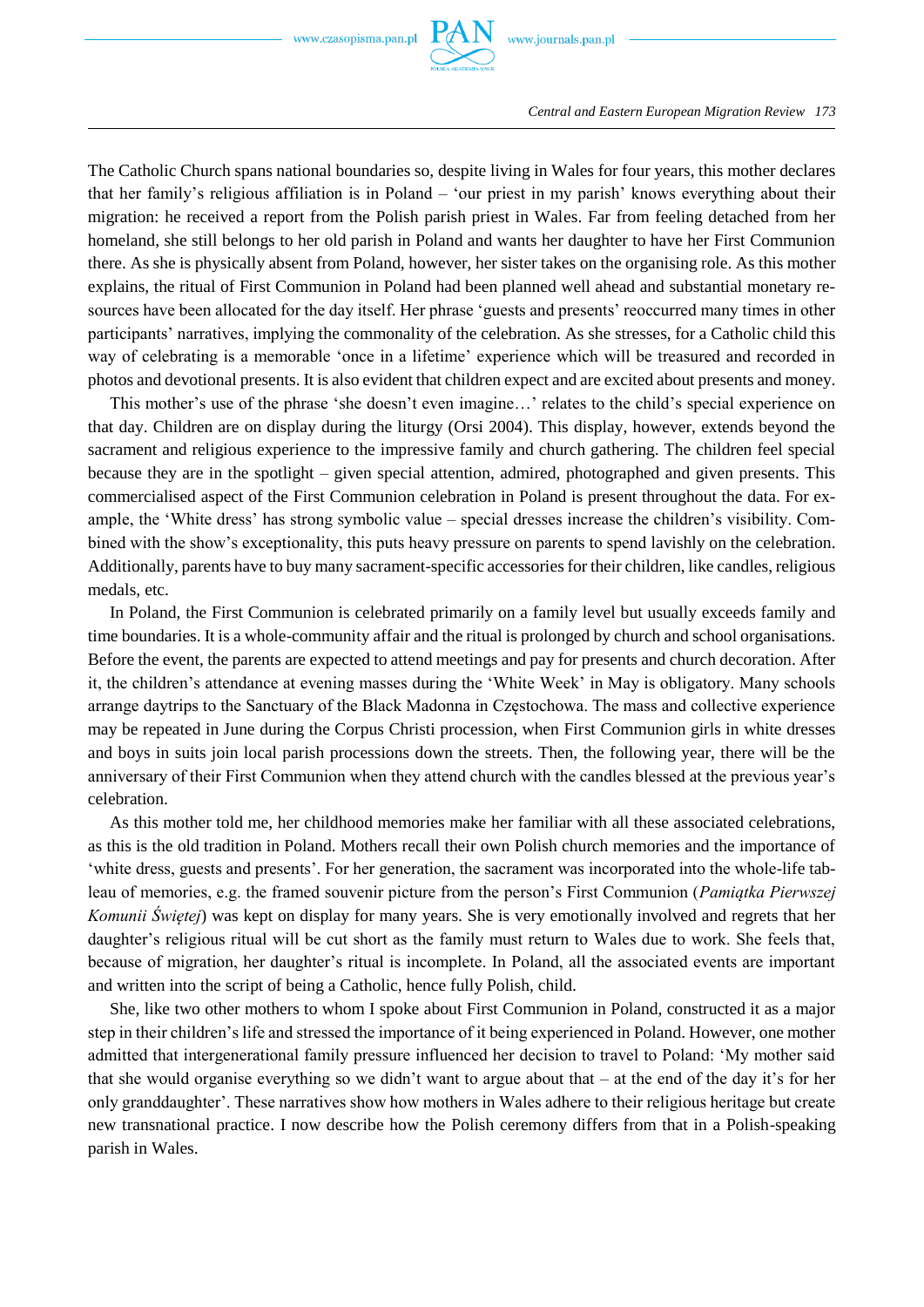

# *First Communion in a Polish parish in Wales*

Many families chose not to travel to Poland for their children's First Communion. These, however, did not entirely lose the experience of a Polish ceremony.

The 20 children taking their First Communion in Wales were prepared for several months at Saturday School. Some of them attend Catholic schools; others go to various state-run community schools, which their families chose due to their precarious employment, temporary accommodation, indecisiveness about the duration of their stay, lack of social-network advice and, especially, unfamiliarity with the education system when they had arrived in Wales (WAG 2008). As one mother said: 'When I came I didn't know nor think about school but in a year she was five. We sent her to the nearest school. But I'll change it for Catholic in secondary'. Similarly, one boy's parents moved him to a Catholic school after a year in a community school. This postponed his Communion in the Polish parish, which affected him strongly. As 'Important events in my life', he wrote, 'I had my Communion later, when I was eleven'.

In this parish, the First Communion was celebrated in April not in May, the typical month for Polish confirmations. A Saturday School religious teacher described this experience:

*We didn't have many rehearsals: just the day before, on Friday, and Communion was on Saturday afternoon. Children were singing, somehow. It's all very different when you compare with Poland. First, is the church decoration, here it's very poor. Second, children are singing much more in Poland. And third, in Poland the church is overcrowded and here the church is empty. In Poland you can see girls wearing white dresses and everybody walking to church. Here they get into the car and go away, there's a lack of family spirit. Here, there isn't any atmosphere, nothing, you only go to church and that's it! (…) At my church in Poland the church is blaring, people are singing at full volume, bursting with energy, here without any life. (…) The First Communion souvenirs I always buy in Częstochowa. The parents were satisfied this year; they liked the rosary, little prayers books and candles I bought. We always take a group photograph with candles in front of the altar.* 

Despite the great effort made to transplant the First Communion's religious habitus from Poland to Wales, the scarcity of invited guests left the church feeling empty, compromising the 'solemnity' of the moment. The teachers followed the same curriculum (although shorter) and bought devotional souvenirs in Częstochowa (helped by parents' frequent travel to Poland). Nevertheless, the result fell far short of how the celebration looks and feels in Poland.

Additionally, the parents challenged some aspects of the celebration and associated power structures. As one mother described it, in Poland religious teachers usually have a decisive voice about the children's clothing, souvenirs and flowers for church decoration. In Wales, however, the parents were unwilling to pay for church decoration. Having already bought the 'parish present', they did not want to spend any more. To organise the celebration in Wales, parents must accommodate its demands with their scanty migrant resources: little money and limited accommodation for family members coming over from Poland. I witnessed attempts to enforce families' church attendance. For example, at the Sunday mass following First Communion, the Polish priest counted only half the children present. His sermon cited this as an inappropriate parental attitude to children's upbringing. Similarly, one teacher's judgment on a mother exemplifies the pressure put on parents to attend Sunday mass: 'She said they go to Welsh [Catholic] church masses but I know they don't. Sometimes children themselves say that they don't go to church or that their mothers work on Sundays'. Another teacher expressed similar sentiments: 'Some parents don't attend any of the masses, neither in the Welsh [Catholic] nor the Polish church'. Such comments suggest that the church's control over families' religious practices is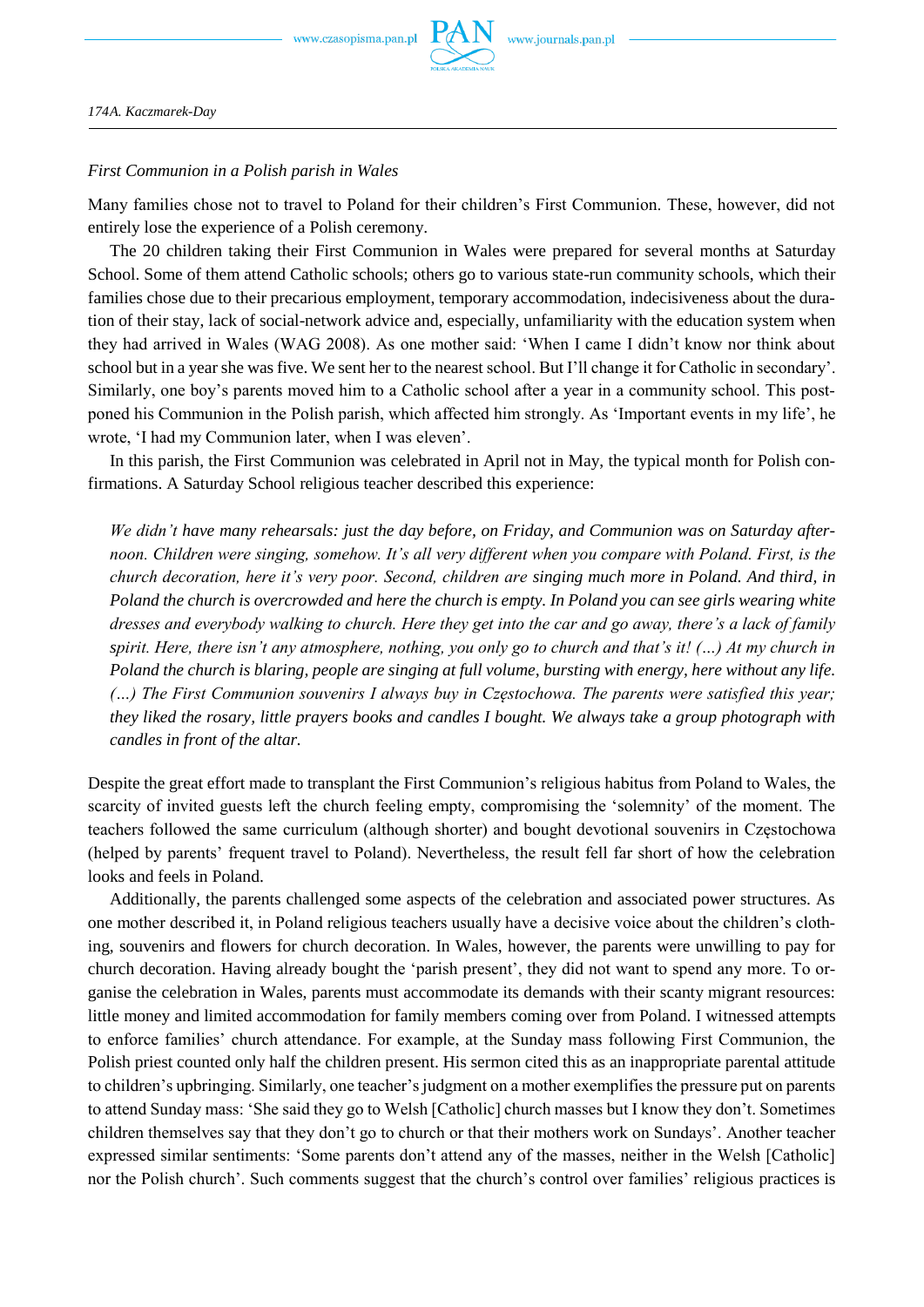

weakening. Additionally, the less authoritative tone which the priests use in Welsh Catholic parishes emboldens some parents to contest their inherited habitus. Some, for instance, expressed resentment when comparing practices in Polish-speaking masses with those in English-speaking ones. After the latter, the priest shakes hands with parishioners in the church doorway. Polish masses lack this friendly gesture. All this is evidence that the mobility that characterises migration may increase parents' independent agency in their religious practice.

Conversely, the choice of setting strengthened families' identification as Polish Catholics. As I observed, the priest starts every mass with: 'We especially welcome our countrymen, who came from our motherland'. This is a constant reminder of people being newcomers who are embraced by the Polish church. Consequently, this Polish parish fulfills its role as an 'anchor' for this migrant community (Grzymała-Kazłowska 2018; Grzymała-Moszczyńska and Krotofil 2010). It remains attractive for parents who want to pass Catholicism on to their children.

Unlike the group which Trzebiatowska (2010) studied in Scotland, parents in this Welsh study do not automatically adhere to the stereotypical image constructed for them as Polish Catholics. Due to their mobility and transnational practices, their religious habitus can no longer be taken for granted. Furthermore, this Welsh context required some modifications to how the First Communion was celebrated, frustrating attempts to replicate its Polish form. This appeared to cause some tension and disappointment, especially by comparison to practices in Poland.

### *First Communion at an English-speaking Welsh parish*

Choosing to have the sacrament of First Communion in St Luke's English-speaking parish church appears a natural consequence of having chosen a Catholic school for their children in the first place. First Communion preparation is incorporated into the school curriculum. Most parents share the view that 'it is better when the child goes with her class at school'. St Luke's mothers' narratives commonly state that being with 'other children' (their English-speaking classmates) is to their children's benefit. Their rationale is two-fold: this lets the children feel part of their peer-group, and they belong in the school's Catholic parish.

I witnessed the First Communion mass at St Luke's church. There were three Polish girls in the group of over 20 children from the school.

*Sunday Mass at 2 pm. In front of the church I spotted some of the parents from school. I entered the church. I did not notice anything special, apart from more people than on an ordinary children's Sunday mass. I immediately saw the headteacher who greeted me, as usual, in Polish: Jak się masz? (How are you?) Then, standing in front of the altar, he told us which hymn we will start with and when to clap. The church was slowly filling up. I could see many teachers and teaching assistants from St Luke's. I joined the Polish assistant. (...) When the congregation started singing the entrance hymn: 'The spirit lives to set us free', the group of children started walking, one after another, through the church. Girls were wearing white dresses and many had veils. Boys were in suits. I noticed that the three Polish girls were not wearing veils, but had professionally done hair. (...) When the hymn: 'This is my body' started, the children, one by one,*  with their parents went to the altar to take the holy wafer from the priest (Field notes 12 June 2011).

The atmosphere in this church was festive but resembled that of a normal Sunday. As usual, the congregation seemed very familiar with the headteacher. He and his teachers and assistants have the role of linking the school and the church, thus embedding the one within the other: a uniting experience for children. The Polish community was well represented in the congregation, not only by families of First Communion girls but also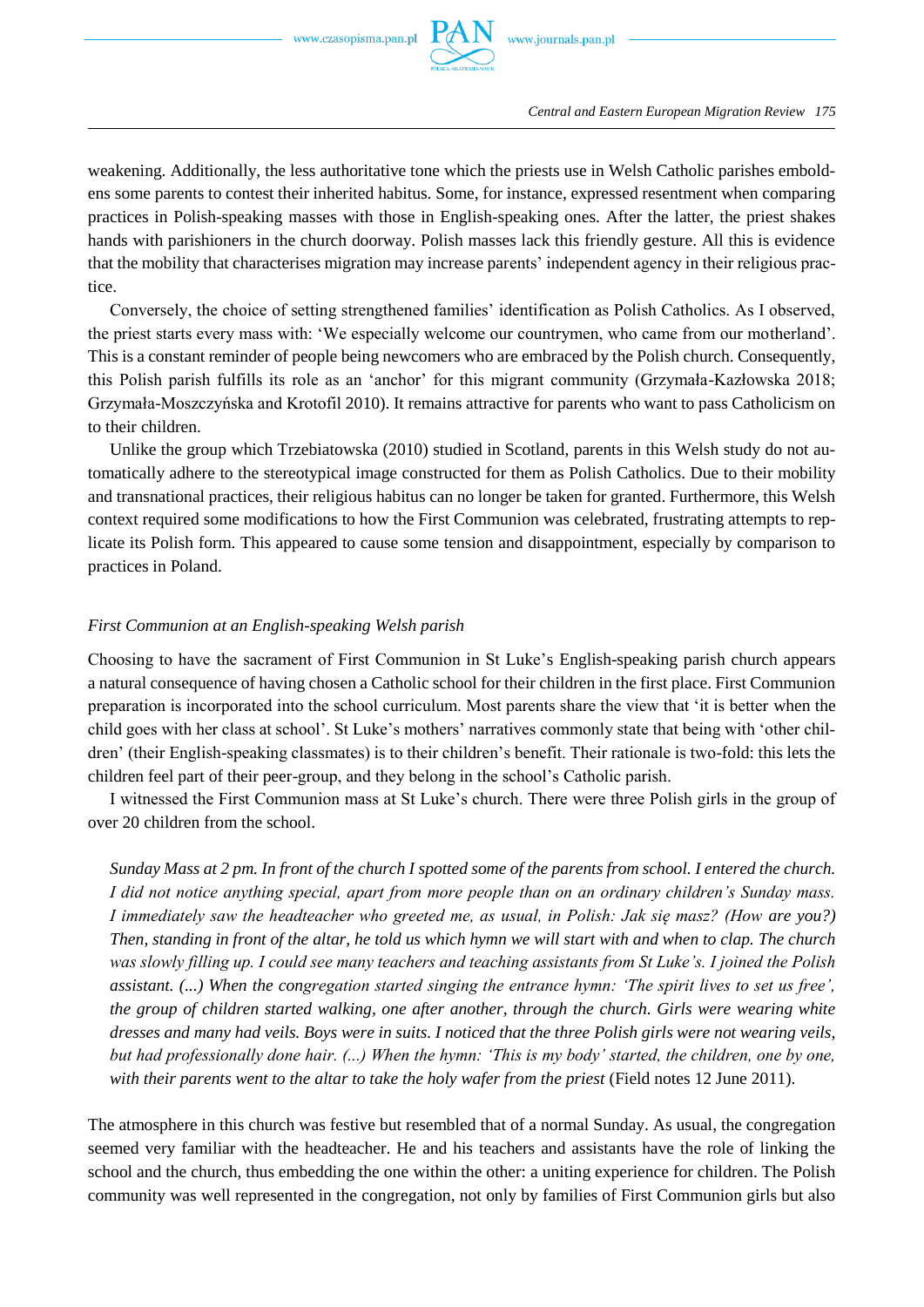

by other Polish families from the school and former students. Like all the other First Communion children, the three Polish girls looked and felt special: excited, happy to be in the spotlight and admired in their beautiful outfits. The only visual difference was that Polish girls do not wear veils. By regular participation in parish life, these girls are familiar with how the mass is organised in Wales. For example, First Communion children sit together with their parents (in Poland, they sit in a group and are supervised by their religious teachers).

I asked some mothers how the First Communion experience differed between Poland and Wales. One particularly appreciated how Welsh Catholicism is practiced. She described the experience of inviting her daughter's father (whom she had divorced) from Poland.

*In Poland many things would not be possible for me as a single mother. I wouldn't know how to do it, but here it was different. Her father came for one week, stayed with us at my flat. It was good, my daughter was so happy. I feel that we passed the exam as parents.* 

She feels that Poland's norms would preclude certain behaviours, e.g. letting her ex-husband stay with her. For her it is a liberating experience: you do not need to be a married couple to care for your child. She values the Welsh parish's practices because, unlike in Poland, she does not feel stigmatised for being a single mother. Her new transnational way of life and increased self-esteem made her feel secure enough to invite him.

Another mother talked about how stress-free the atmosphere felt. She compared this celebration to those in Poland:

*I didn't feel it was very special from other masses I attended, like Christmas Carol singing or the end of the school year mass. Yes, there were some rehearsals before that Sunday. But there weren't any strict rules about the clothes children have to wear. For example, I remember girls were wearing very different dresses, either long or short, and boys various suits, and everybody seems to be very relaxed about it. In Poland, as a parent, you have to go for church meetings, on strict dates. If you don't go you're in trouble, while here this is much more relaxed.*

Another also made comparisons, primarily about her son's religious experience:

*I'm glad that my son had the communion at St Luke's. Here is modesty. Here in the church, children can better concentrate on the sacrament, not on all these circumstances/otoczka, like in Poland. No guests, so not all the hassle with food and invitations. Here after church it was just us and my parents. Nobody else.*

Her preference for 'modesty' and rejection of the 'circumstances' related to the traditional Polish way of celebration highlights the differences between First Communion practices in Polish and Welsh Catholic churches. She focuses on the sacrament as the core of the day, not the festive social side. She constructs the experience as stripped of the non-religious additions that she negatively associates with Polish celebrations. She spurned inviting 'guests' – referring negatively to the main theme running through most participants' narratives: 'white dress, guests and presents'.

Although her view differs from those who prefer to celebrate in a bigger family group, it echoes other mothers' concerns about the difficulties associated with providing for family members invited from Poland. Children are always excited when these kin visit them. From an adult's perspective, however, short-stay visitors for this occasion, often elderly grandparents or Godparents, cause stress. They may not understand the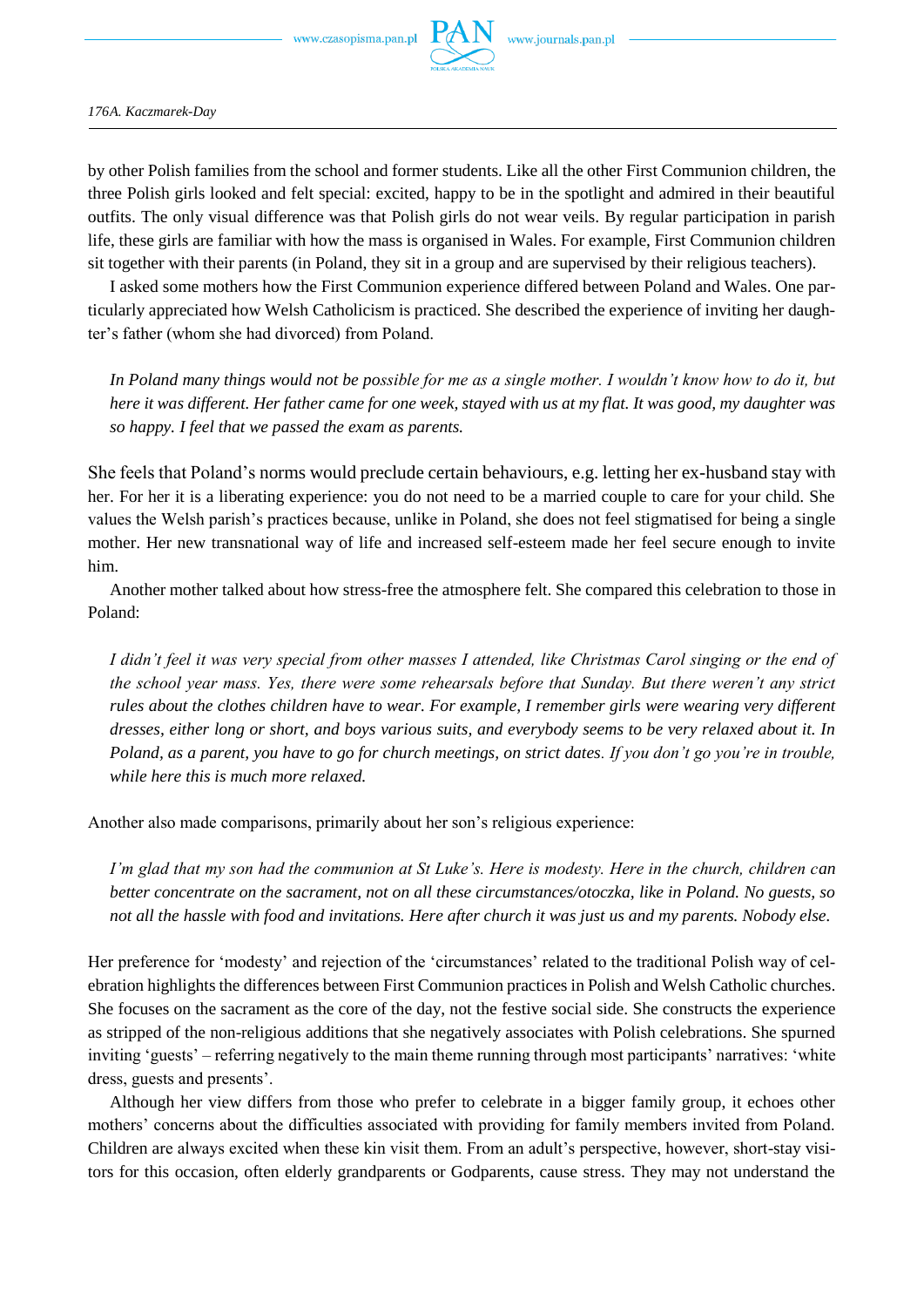reality of migration life, so easily disrupt everyday school and work routines. One mother described such a visit:

*My mother-in-law was complaining; she didn't understand any English so at church it was hard for her. Then next day we had to go to work; she didn't go anywhere on her own, only with me. It was a strain on her and on me. She was simply bored; she cooked and then... the only thing she could do was to watch [Polish] television.*

The English-language service and participation in an unfamiliar church environment may alienate elderly guests – the most commonly invited of whom are grandmothers. Their presence, however, is generally highly appreciated, despite the cultural mismatches their visit may cause. Their attendance at the First Communion ritual ensures that the Catholic religion is passed on to the children as an inter-generational continuity. However, first and foremost, as I witnessed, grandmother's visits are a source of immense joy for the children.

# *Polish families at St Luke's*

How does the considerable size of the Polish community that formed around St Luke's impact on its members' integration into Welsh society?

The concentration of Polish children at St Luke's is largely due to Polish social networking activities. Prevalent amongst parental narratives is the issue of utilising social capital – e.g. knowing people ('We worked together and she told me about the school'), family chain migration ('Now my brother's children are also at the school') or convenience due to bypassing the language barrier (e.g. having Polish-speaking assistance and translation). St Luke's enjoys 'a good school' reputation in the Polish community. Its headteacher emphasises the school's Catholic inclusion ethos and that 'the word "Catholic" means universal'. This message may be particularly appealing to newly arrived Polish migrant families. The St Luke's setting reassures parents with its familiar Catholic symbolism – Jesus on the cross, Mother Mary, a portrait of John Paul II. Catholicism's visual symbolic language does not require English to be spoken in order to understand. Furthermore, in line with her support-teacher responsibilities, the Polish assistant actively establishes relationships between the school, the church and the Polish community. Many parents recognise and value this 'Home, School and Church' triad from their own upbringing in Poland. St Luke's daily school life is embedded in Catholic practice. Religious rituals build a cohesive school community and a sense of belonging (Hemming 2011: 59).

In this school, Polish children form a visible national group. This collective identity reinforces their embedment into school and parish life. The headteacher considers that the Polish identity is well incorporated into the school's English-speaking parish's practice:

*I was in church on Sunday and I saw the Polish families there. The children were not only following the service by reading in English but also at the end of the service meeting there was the Polish community and talking in their home language, Polish. For them to be secure in both ways is a great thing, for me as a member of this community, to see.*

The Polish group therefore fits well into the schools' promotion of inclusion and celebration of diversity. This I witnessed when the Day of Nationalities was celebrated at church and when Poles represented the school at the European Day of Languages. In such ways, Polish national identity is embedded into Welsh Catholic institutional arrangements.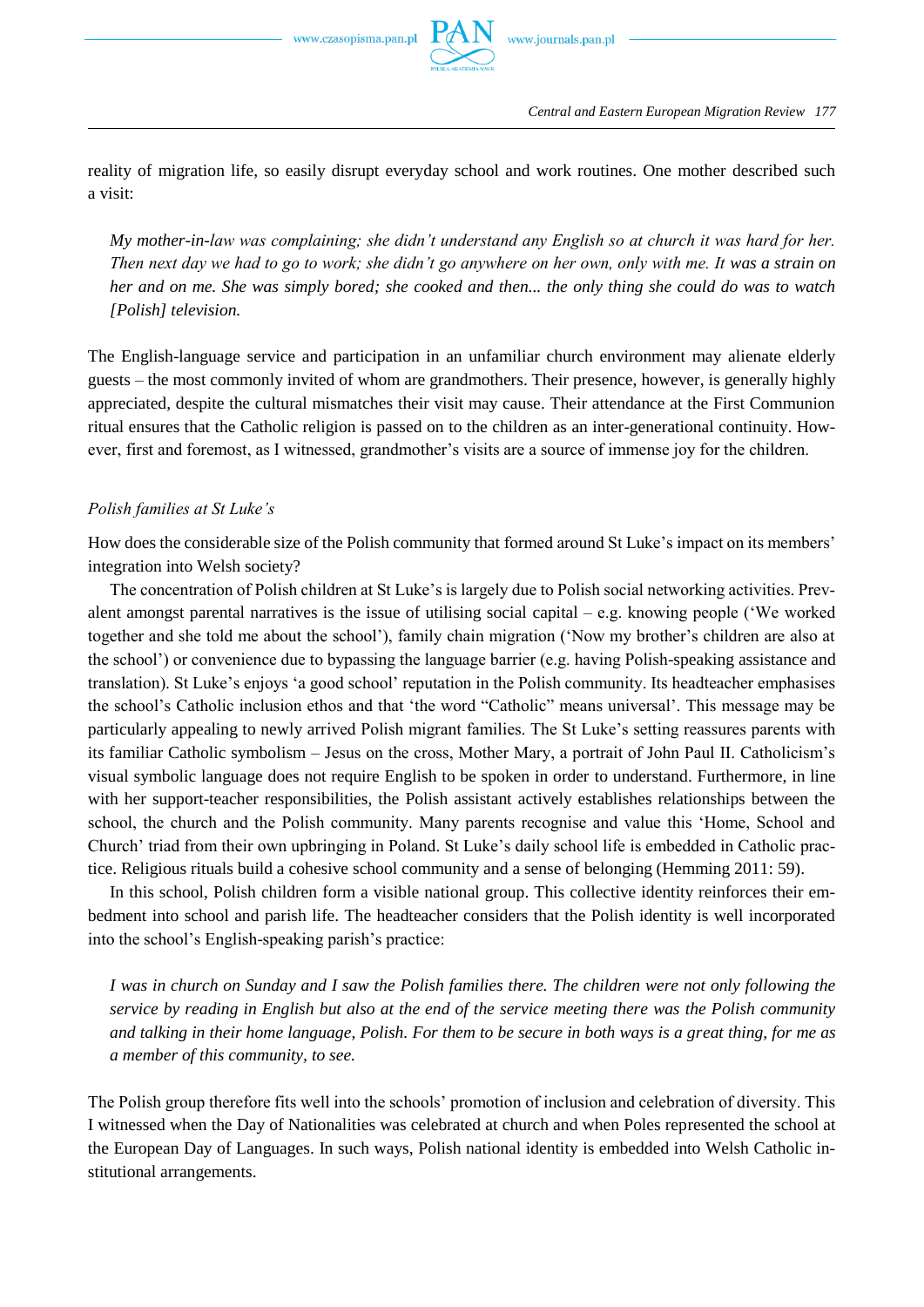

*178A. Kaczmarek-Day*

On the other hand, attachments are built differently when Polish-language use reinforces Polish nationality and Polish Catholicism, and Catholicism is performed in the way it is in Poland. This distinguishes the 'Polish group' from other parishioners. Additionally, twice in the school year, the Polish assistant and several mothers take the children straight from school to church to pray in a traditionally Polish mode: *'Różaniec'* in October and *'Majówka'* in May. Such national-identity exclusiveness is particularly conspicuous in Polish patriotism and Catholicism. One Saturday evening, close to the anniversary of John Paul II becoming Pope (16 October 1978), the Polish assistant organised Rosary Prayers (*Tajemnice Różańca*). More than 20 primary- and secondary-school children and their mothers attended.

In this situation, the construction of 'different' religious identities is largely due to the way in which Polish mothers practice prayers. Orsi (2004: 102) sees the role of prayers as 'making and substantiating the religious world adults and children constituted and inhabited together'. In this particular context, the way in which children are disciplined to pray in a particular way on national occasions reproduces ethnic, linguistic and national belonging. However, although strengthening the Polish-speaking community, this fusion of nationalism and Catholicism exacerbates otherness. Discussing community cohesion, Hemming (2011: 64) noted that some religious communities' practices are potentially excluding. Although Polish families build connections with English-speaking members of the congregation through their children's activities at St Luke's, Polish mothers' specific religious practice may send self-exclusion messages. In St Luke's church community, however, social events for Polish families in the church hall increase the opportunities to extend their social networks. I attended two: *Andrzejki* (St Andrew's Day, 30 November) and *Ostatki* (before the start of Lent). Everybody brought food; some children performed. St Luke's headteacher, canteen staff and both Polish and English-speaking parish priests came. Not one parishioner did.

### **Conclusions**

This paper describes Polish migrant families' religious practices and Catholic-identity negotiations when residing in Wales. Although all the families studied were committed to passing on their religion to their children, the migration situation required them to practice Catholicism in new ways.

For their children's First Communion, for instance, 'White dress, guests and presents' – an easily identifiable symbol of Polish Catholic ritual – emerged as a significant theme in parents', children's and teachers' narratives. This phrase is also symbolically significant, as all participants could locate themselves by positively relating to it, contesting it, placing themselves outside the experience or even devaluing it. Unavoidably, however, migration modified how families organised their First Communion religious and social practices. Some travelled to Poland to their church parishes of origin. Some celebrated it in Wales: either in a Polish parish or in their children's school parish. Individual preferences over where, how and when to celebrate this ritual highlighted Catholic identity and Polish nationality intersections and priority tensions. Also, the related religious identity negotiations appeared to have some impact on belonging in and integration into their local Welsh communities.

This choice of holding the event in Poland exemplifies both the fluidity of these families' intra-European migration experience and the strength of transnational networking. Parental post-experience narratives emphasised the distinctiveness of the traditional Polish communion as a whole-family and community affair, which boosts the ritual's meaning and importance. However, Polish identity and Catholic habitus reproduction are rooted not only in migrants' transnational practices but also in their participation in Polish diaspora life in Wales. Although some found celebrating First Communion in the Polish parish in Wales disappointing compared with the celebration in Poland, this actually strengthened both the families' and the children's identification as Polish Catholics. The Polish parish – and club – proved to be additional identity 'anchors' and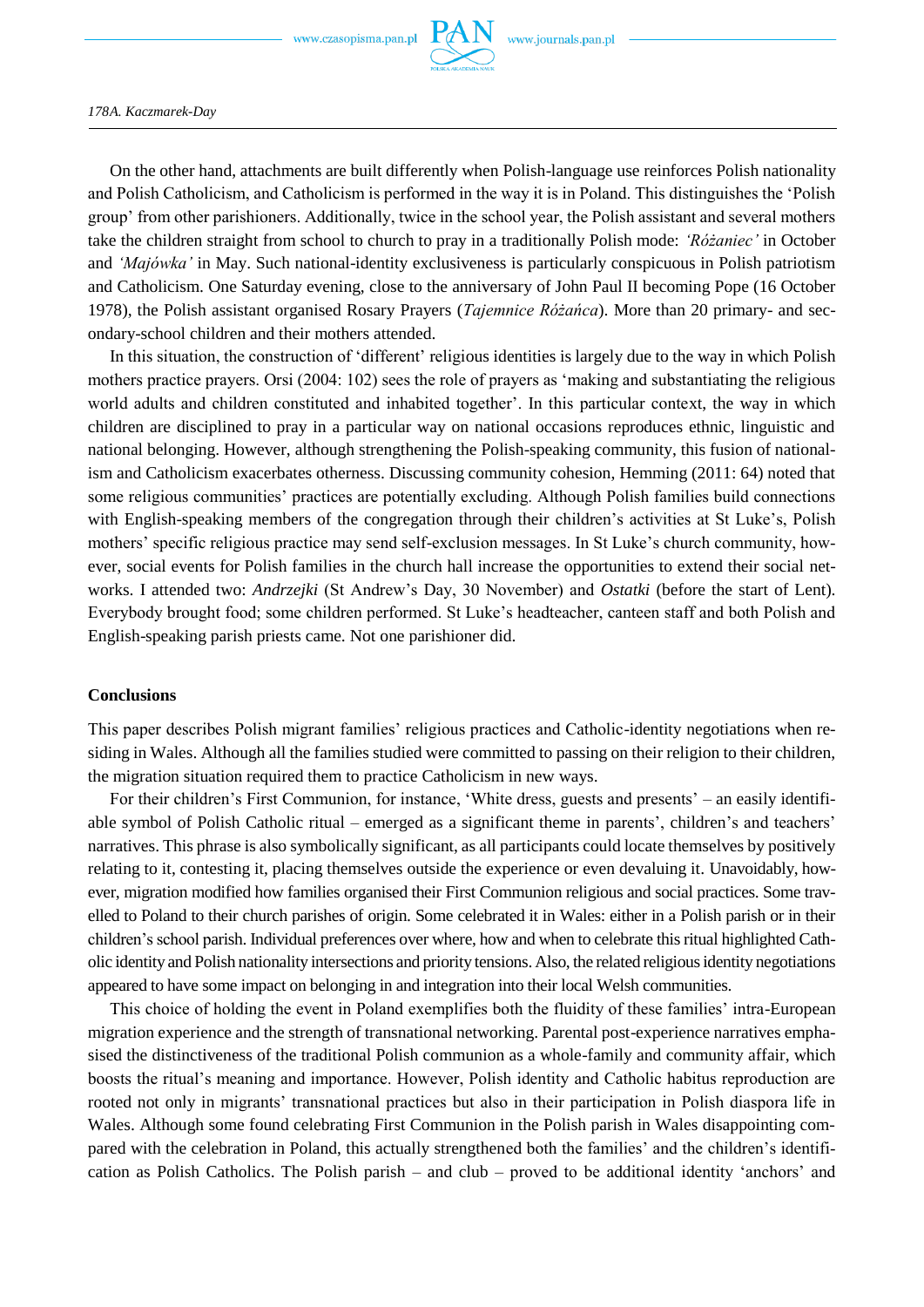

platforms for social networking. However, that some parents negotiated and modified the Polish version of First Communion suggests that the migration situation can change parent–church power relations.

Parents who celebrated the First Communion in a Welsh parish believed that this eased their negotiations of belonging and integration into their locality. It also, however, led some to criticise and contest traditional Polish religious customs. For them, Welsh Catholic practice appeared better suited to their needs. Unlike the traditional way of performing the First Communion in Poland, in Wales their involvement in this ritual seems to have become more individually independent, less collectively subservient. Besides having more autonomy in choosing where, how and when to have the First Communion, migration required its form to be modified. This freedom to change the previously rigid has given families more decisive individualised voices. Consequently, their identities are evolving from Polish Catholic collectivism towards individualisation, so substantiating Bauman's (2001) thesis of identification in an age of migration. This raises questions about how the long-established Polish parishes should change, both to accommodate new migrants' needs and to harmonise the Polish Catholic habitus with British context.

The new cohort of Polish migrants show some evidence of departing from the 'core' values of language and religion which the old postwar diaspora was proud to preserve. Nonetheless, these new transnational families' communication with Poland by Internet and Skype helps to keep these alive. Although secular British society is changing families' lifestyles, this group shows no evidence of disconnecting from Catholicism. Instead, my findings indicate that belonging to their church anchors them in a changing world, thus confirming Paleczny's (2008) observations.

Additionally, my research data confirmed presumptions of culturally ascribed female roles in child-care and religious practices. Women activated transnational and family networks to organise the ritual and grandmothers willingly accepted their role as inter-generational transmitters of values and religion. Despite their migration to Wales, the women in this study still conform to the traditional 'Polish Mother' stereotype. Nonetheless, some mothers appeared to reinterpret religious tradition and re/negotiate their families' Catholic identities. One particularly striking form of Polish religious identity negotiation was seen in St Luke's English-speaking church. On the one hand, all mothers value their children's integration into peer groups, school and community above their distinctively separate Polish Catholic identity; however, on the other, some tried to incorporate the traditional Polish Catholic habitus into universal Catholicism. These national prayers and celebrations reinforce Polish Catholicism, nationalism and language; such practices fluctuate across the delicate inclusion–exclusion line.

This study reveals the importance which Polish families accord to their children's religious upbringing and to Catholic ritual. Having been conducted only in one area of Wales, however, it cannot claim to be representative of all Poles in Britain. Another limitation is that it only investigates the practice of Catholicism on the family level and not what Catholic faith means to either parents or children. By focusing on families with a short migration history, however, it does help to identify the critical points at which young children's socialisation into Catholicism becomes established in this unfamiliar Welsh context and provides a starting point for comparisons with Polish migrant behaviour elsewhere in Britain.

#### **Acknowledgments**

I would like to thank two anonymous reviewers and the editorial board of CEEMR for their comments on a previous version of this article.

# **Conflict of interest statement**

No potential conflict of interest was reported by the author.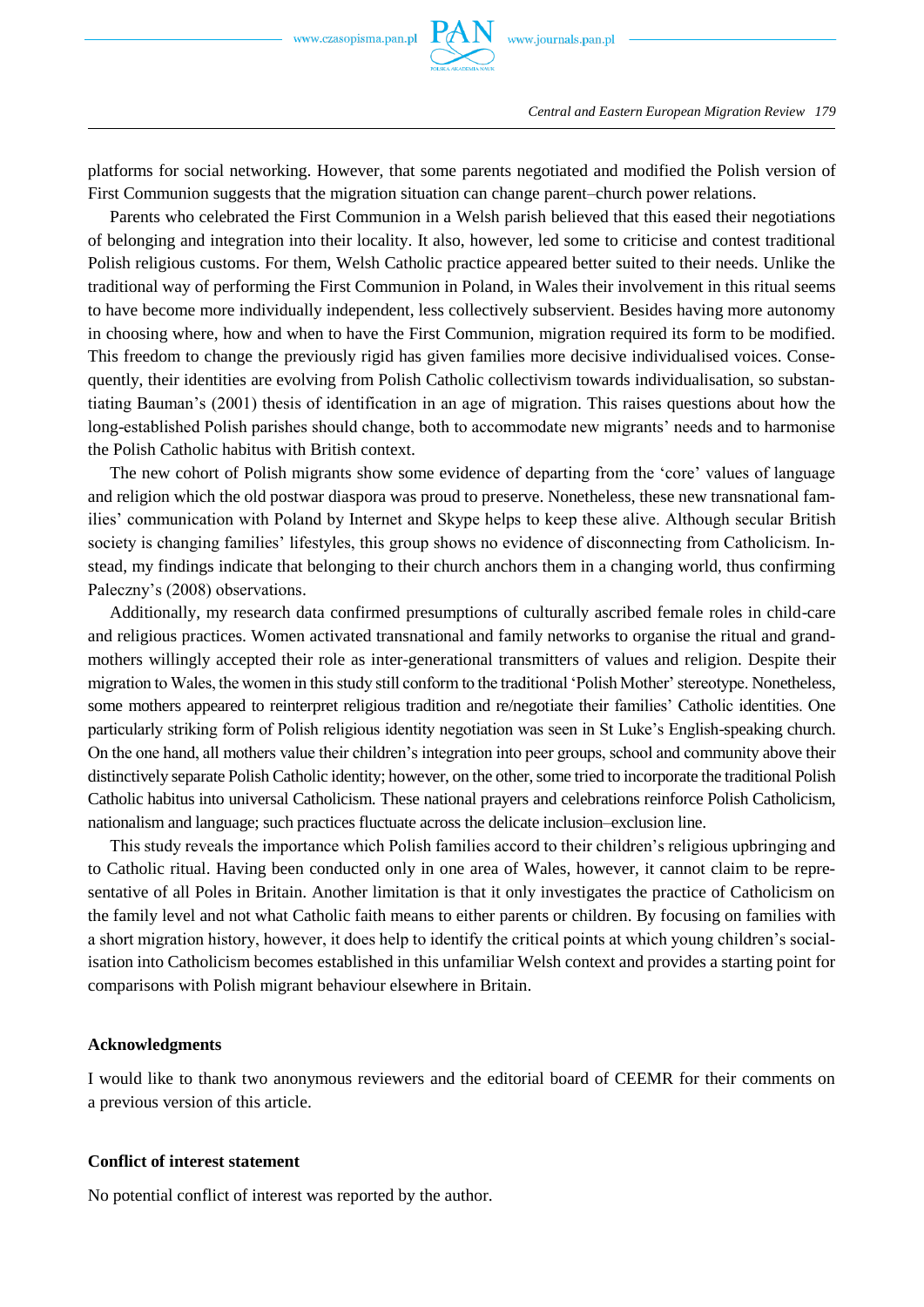## **ORCID ID**

Aleksandra Kaczmarek-Dayhttps://orcid.org/0000-0002-5018-1781?lang=en

# **References**

- Anthias F. (2002). Where Do I Belong? Narrating Identity and Translocational Positionality. *Ethnicities* 2(4): 491–515.
- Avishai O. (2010). Women of God. *Contexts* 9(4): 46–51.
- Baldassar L., Merla L. (eds) (2014). *Transnational Families, Migration and the Circulation of Care: Understanding Mobility and Absence in Family Life*. New York, London: Routledge.
- Bates S. (2006). Devout Poles Show Britain How to Keep the Faith. *The Guardian*, 23 December, www.guardian.co.uk.
- Bauman Z. (2001). *The Individualized Society*. Oxford: Polity.
- Borowik I. (2010). Why Has Religiosity in Poland Not Changed Since 1989? Five Hypotheses. *Politics and Religion* 3(2): 262–275.
- Bourdieu P. (1977). *Outline of a Theory of Practice*. Cambridge: Cambridge University Press.
- Castles S., Miller M. (2009). *The Age of Migration: International Population Movements in the Modern World*. Basingstoke: Macmillan.
- Connolly P. (2007). Promoting Positive Attitudes to Ethnic Diversity Among Young Children. The Role of Research. *Early Childhood Matters* 108: 50–54.
- Connolly P., Smith A., Kelly B. (2002). *Too Young to Notice? The Cultural and Political Awareness of 3–6-Year-Olds in Northern Ireland*. Belfast: Community Relations Council.
- Davie G. (2013). *Religion in Britain since 1945: Believing Without Belonging*. Oxford: Blackwell.
- Dustmann C., Frattini T., Preston I. (2007). *A Study of Migrant Workers and the National Minimum Wage and Enforcement Issues that Arise*. London: University College London, Department of Economics and Centre for Research and Analysis of Migration (CReAM).
- Eade J., Drinkwater S., Garapich M. P. (2007). *Class and Ethnicity: Polish Migrants in London*. Project Report. Guildford: University of Surrey, Centre for Research on the European Matrix (CRONEM).
- Ecumenical News International (2008). *British and Polish Catholics Disagree over Care of Polish Migrants*, 29 Jauary. Online: www.ekklesia.co.uk/node/6647 (accessed: 21 May 2018).
- ESTYN (2009). *Education of Children of Migrant Workers*. Thematic Report. Cardiff: Her Majesty's Inspectorate for Education and Training in Wales. Online: http://www.estyn.gov.uk/thematicreports/ (accessed: 21 May 2018).
- Fihel A., Kaczmarczyk P. (2009). Migration: A Threat or a Chance? Recent Migration of Poles and Its Impact on the Polish Labour Market, in: K. Burrell (ed.), *Polish Migration to the UK in the New European Union: After 2004*, pp. 23–48. Aldershot: Ashgate.
- Fomina J. (2009). *Światy równolegle – wizerunek własny Polaków w Wielkiej Brytanii*. Warsaw: Institute of Public Affairs.
- Galasińska A. (2010). Gossiping in the Polish Club: An Emotional Coexistence of 'Old' and 'New' Migrants. *Journal of Ethnic and Migration Studies* 36(6): 939–951.
- Garapich M. P. (2008). Odyssean Refugees, Migrants and Power: Construction of the "Other" within the Polish Community in the United Kingdom, in: Deborah Reed-Danahay and Caroline Brettell (eds.), *Citizenship, Political Engagement and Belonging: Immigrants in Europe and the United States, pp. 124–144. New* Brunswick, New Jersey, London: Rutgers University Press.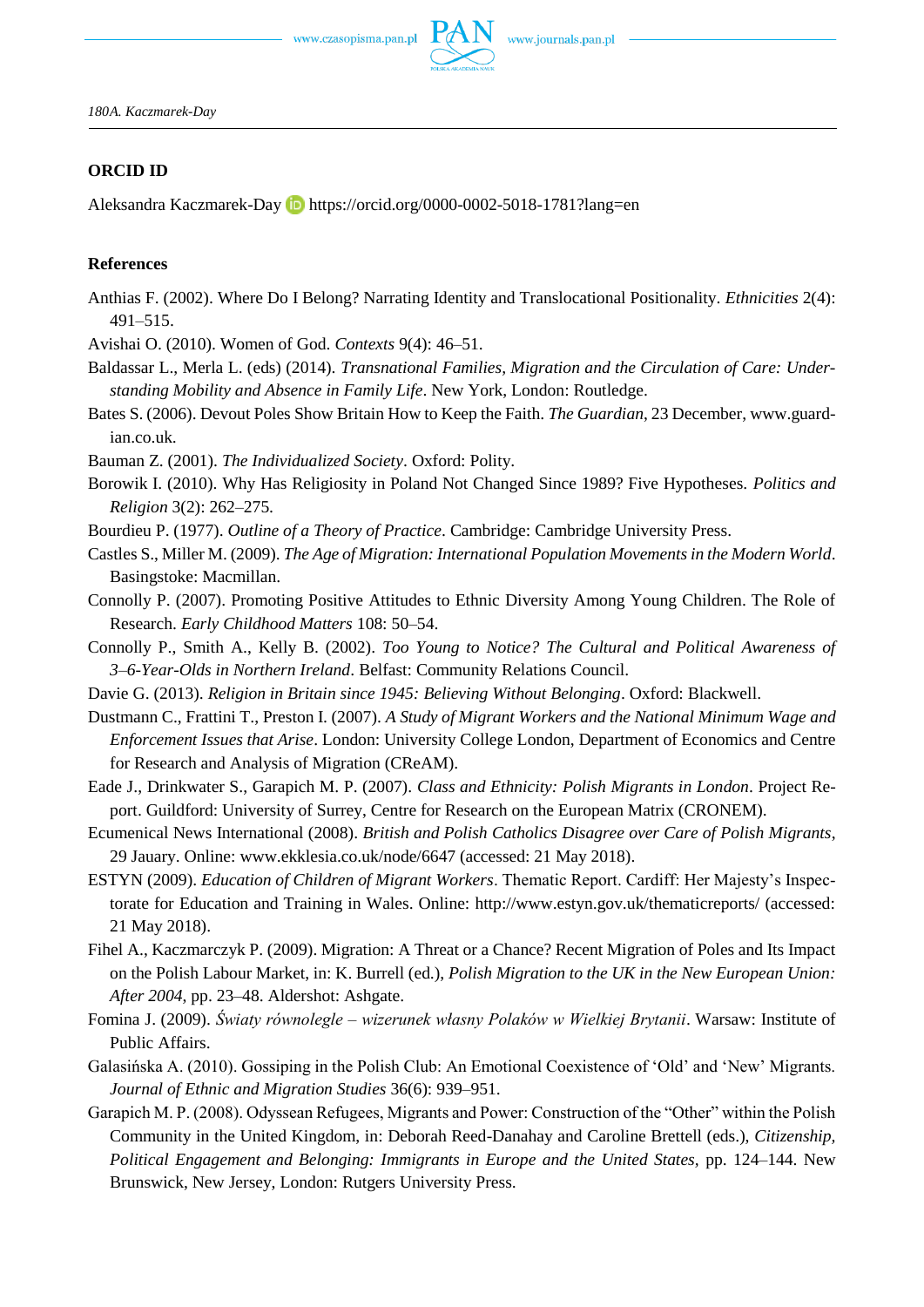

Giddens A. (2002). *Runaway World*. Exeter: Profile Books.

- Greene S., Hill M. (2005). Researching Children's Experience: Methods and Methodological Issues, in: S. Greene, D. Hogan (eds), *Researching Children's Experience. Methods and Approaches*, pp. 1–21. London: Sage.
- Grzymała-Kazłowska A. (2018). From Connecting to Social Anchoring: Adaptation and 'Settlement' of Polish Migrants in the UK. *Journal of Ethnic and Migration Studies* 44(2): 252–269.
- Grzymała-Moszczyńska H., Krotofil J. (2010). Religion and Social Networks in Catholic Parishes: the Case of Polish Migrants in Great Britain, in: I. Borowik, M. Zawiła (eds), *Religions and Identities in Transition*, pp. 288–304. Baden-Baden: NOMOS.
- Hammersley M., Atkinson P. (2007). *Ethnography: Principles in Practice* (3rd edition). London: Routledge.
- Heinen J., Wator M. (2006). Child Care in Poland Before, During and After the Transition: Still a Women's Business. *Social Politics: International Studies in Gender, State and Society* 13(2): 189–216.
- Hemming P. J. (2011). Building a Sense of Community: Children, Bodies and Social Cohesion, in: L. Holt (ed.), *Geographies of Children, Youth and Families: An International Perspective*, pp. 55–66. London: Routledge.
- Hemming P. J. (2015). *Religion in the Primary School: Ethos, Diversity, Citizenship*. London: Routledge.
- Home Office (2008). *Accession Monitoring Report May 2004–December 2007, A8 Countries*. London: Home Office.
- Kohn M. (2007). A Very Modern Migration. Debating Race, Identity, Citizenship and Culture. *Cathalyst*, 19 March: 9–11. Online: www.catalystmagazine.org (accessed: 26 May 2007).
- Koralewska I. (2016). Emancypacja religijna a percepcja roli kobiety w sytuacji migracyjnej na przykładzie polskich migrantek w Islandii. Studia *Humanistyczne AGH* 15 (3): 19–33.
- Leszczyńska K., Zielińska K. (2016). Gender in Religion? Religion in Gender? Commentary on Theory and Research on Gender and Religion. *Studia Humanistyczne AGH* 15(3): 7–17.
- Levitt P., Jaworsky B. N. (2007). Transnational Migration Studies: Past Developments and Future Trends. *Annual Review of Sociology* 33: 129–156.
- Mach Z. (2000). *The Roman Catholic Church in Poland and the Dynamics of Social Identity in Polish Society*. Working Paper. Cracow: Jagiellonian University.
- Maliepaard M., Lubbers M. (2012). Parental Religious Transmission After Migration: The Case of Dutch Muslims. *Journal of Ethnic and Migration Studies* 39(3): 425–442.
- Małek A. ( 2008). Kościół i religia w doświadczeniach migracyjnych kobiet, in: K. Slany (ed.), *Migracje kobiet. Perspektywa interdyscyplinarna*, pp. 279–292. Cracow: Wydawnictwo Uniwersytetu Jagiellońskiego.
- Mąkosa P. (2015). The Communities Providing Religious Education and Catechesis to Polish Immigrants in England and Wales. *British Journal of Religious Education* 37(2): 182–194.
- Moskal M. (2010). *Polish Migrant Children's Experiences of Schooling and Home–School Relations in Scotland*. Working Paper No. 54. Edinburgh: University of Edinburgh, Centre for Educational Sociology.
- Moskal M. (2011). Transnationalism and the Role of Family and Children in Intra-European Labour Migration. *European Societies* 13(1): 29–50.
- Moskal M., Sime D. (2016). Polish Migrant Children's Transcultural Lives And Transnational Language Use. *[Central and Eastern European Migration Review](http://eprints.gla.ac.uk/view/journal_volume/Central_and_Eastern_European_Migration_Review.html)* 5(1): 35–48.
- Ní Laoire C., Carpena-Méndez F., Tyrrell N., White A. (2010). Introduction: Childhood and Migration Mobilities, Homes and Belongings. *Childhood* 17(2): 155–162.
- OECD (2010). *A Profile of Immigrant Populations in the 21st Century: Data from OECD Countries*. Paris: OECD.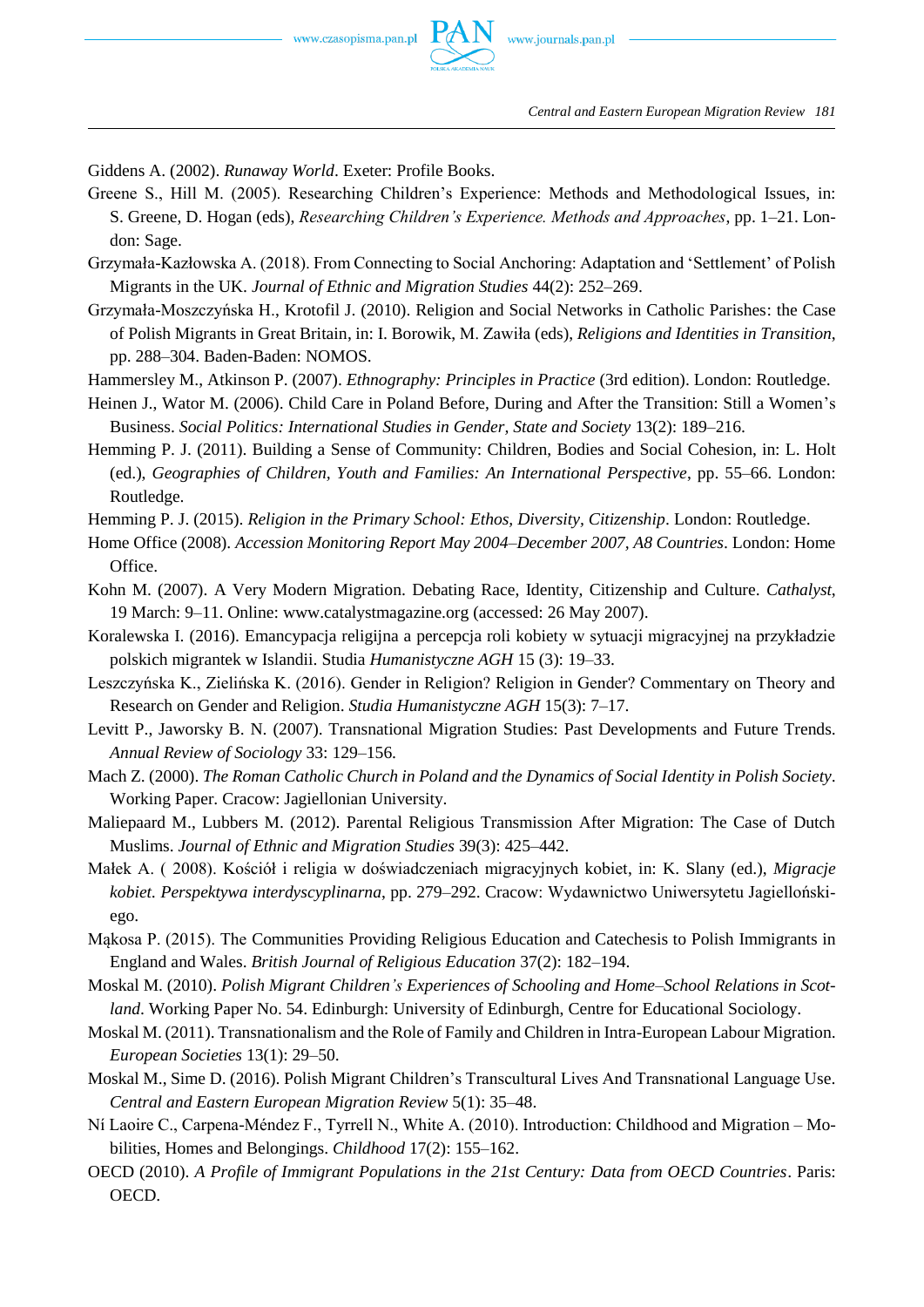

- ONS (2011). *2011 Census: Key Statistics for Wales, March 2011*. Online: http://ons.gov.uk/ons/rel/census/2011-census/key-statistics-for-unitary-authorities-in-wales/stb-2011-census-key-statistics-for-wales.h tml#tab---Proficiency-in-Welsh (accessed:3 February 2012).
- Orsi R. A. (2004). Material Children: Making God's Presence Real for Catholic Boys and Girls and for the Adults in Relation to Them, in: R. A. Orsi (ed.), *Between Heaven and Earth: The Religious Worlds People Make and the Scholars Who Study Them*, pp. 73–109. Princeton, NJ: Princeton University Press.
- Paleczny T. (2008). *Socjologia tożsamości.* Cracow: Oficyna Wydawnicza Andrzeja Frycza Modrzewskiego.
- Podhorodecka A. (2009). *Sprawozdanie Prezesa Polskiej Macierzy Szkolnej 2003–2008*. Biuletyn Polska Macierz Szkolna za Granicą No. 29.
- Prout A. (2005). *The Future of Childhood. Towards the Interdisciplinary Study of Children*. London: Routledge.
- Punch S. (2007). Negotiating Migrant Identities: Young People in Bolivia and Argentina, *Children's Geographies* 5 (1): 95–112.
- Ryan L. (2009). How Women Use Family Networks to Facilitate Migration: A Comparative Study of Irish and Polish Women in Britain. *History of the Family* 14(2): 217–131.
- Ryan L., Sales R., Tilki M., Siara B. (2009). Family Strategies and Transnational Migration: Recent Polish Migrants in London. *Journal of Ethnic and Migration Studies* 35(1): 61–77.
- Ryan L., Vacchelli E. (2013a). Introduction to Gender, Religion and Migration. *Religion and Gender* 3(1):  $1-5.$
- Ryan L., Vacchelli E. (2013b). Mothering Through Islam: Narratives of Religious Identity in London. *Religion and Gender* 3(1): 90–107.
- Sales R., Ryan L., Lopez Rodrigues M., D'Angelo A. (2008). *Polish Pupils in London Schools: Opportunities and Challenges*. Project Report. Hendon: Middlesex University.
- Saunders J. B., Fiddian-Qasmiyeh E., Snyder S. (eds) (2016). *Intersections of Religion and Migration, Issues at the Global Crossroads*. New York: Palgrave Macmillan.
- Scourfield J., Dicks B., Drakeford M., Davies A. (2006). *Children, Place and Identity. Nation and Locality in Middle Childhood*. London: Routledge.
- Scourfield J., Gilliat-Ray S., Khan A., Otri S. (2013). *Muslim Childhood: Religious Nurture in a European Context*. Oxford: Oxford University Press.
- SDWG (2011). *School Census in Wales, January 2011*. Cardiff: Statistical Directorate Welsh Government.
- Shaw R. (2012). Examining the Role of Grandmothers in Society. *Our Sunday Visitor (OSV) Newsweekly*, 5 September, https://www.osv.com/OSVNewsweekly/Story/TabId/2672/ArtMID/13567/ArticleID/3053/ Examining-the-role-of-grandmothers-in-society.aspx .
- Sime D., McArthur A. (2008). *Polish Migrant Children's Uses of Public and Private Services in Scotland*. British Academy Grant. Unpublished research report.
- Smyth E. (2009). *Religious Education in a Multicultural Society: School and Home in Comparative Context*. Dublin: Economic and Social Research Institute.
- Standing G. (2011). *The Precariat. The New Dangerous Class*. London: Bloomsbury Academic.
- Temple B., Koterba K. (2009). The Same but Different: Researching Language and Culture in the Lives of Polish People in England. *Forum: Qualitative Social Research* 10(1) Art. 31.
- Thompson A., Chambers P., Doleczek Ł. (2010). 'Welcome to Llaneski': Polish Migration in South West Wales. *Contemporary Wales* 23(1): 1–16.
- Trevena P. (2012). *What Is the Role of Schooling in the Integration and Settlement Process of 'New' Polish migrants to the UK?* COMPAS Briefing. Southampton: University of Southampton, Centre for Population Change.